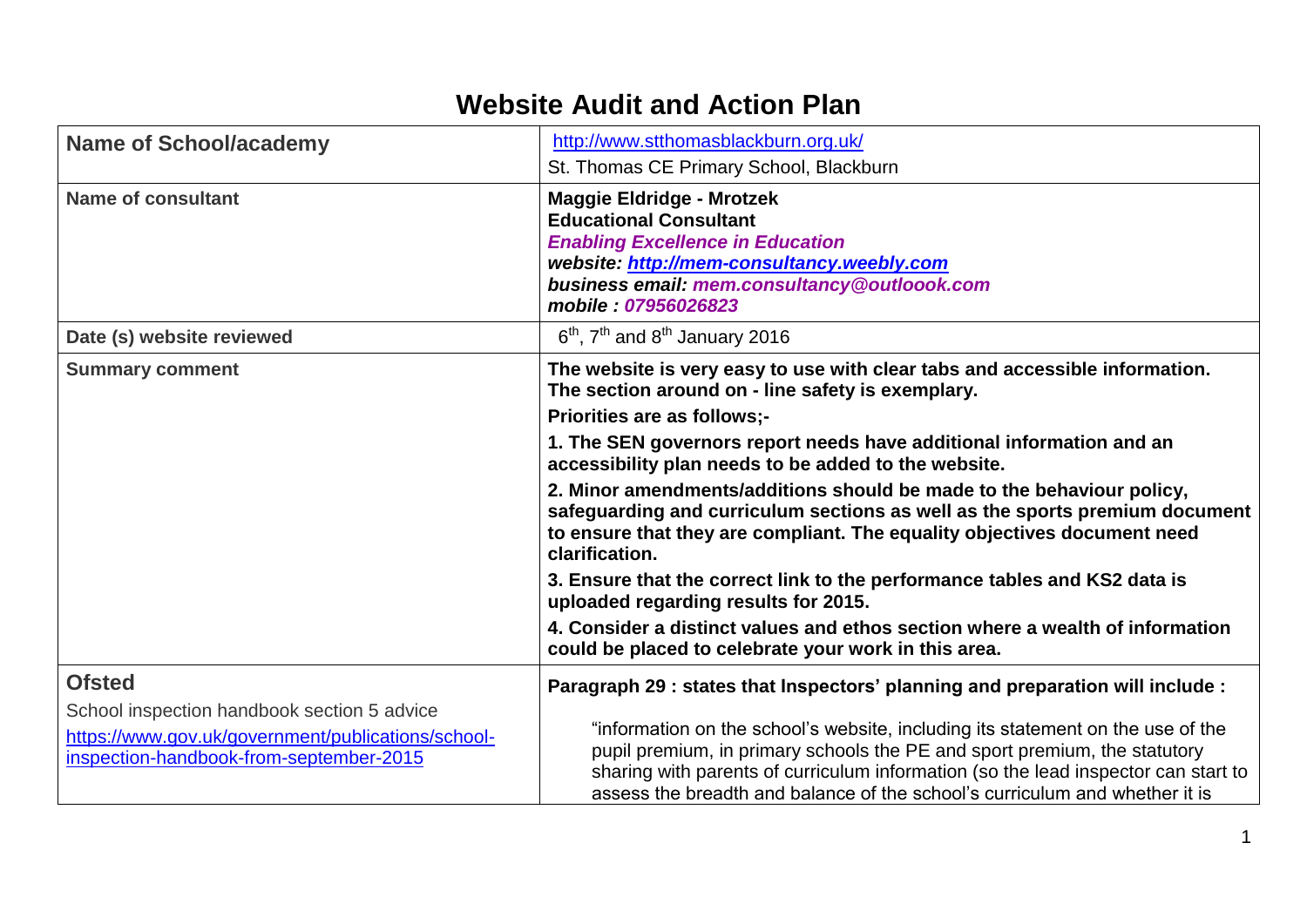| likely to promote preparation for and an appreciation of life in modern Britain),<br>the special educational needs (SEN) information report, the presence and<br>suitability of the safeguarding guidance, taking into account current government<br>requirements, information about the promotion of equality of opportunity and<br>other information for parents."                                                                                                                                                                                                                                                                                                                                                                                                                                                                                                                                                                                                                                                                                                                                |  |  |                                                                                  |  |  |
|-----------------------------------------------------------------------------------------------------------------------------------------------------------------------------------------------------------------------------------------------------------------------------------------------------------------------------------------------------------------------------------------------------------------------------------------------------------------------------------------------------------------------------------------------------------------------------------------------------------------------------------------------------------------------------------------------------------------------------------------------------------------------------------------------------------------------------------------------------------------------------------------------------------------------------------------------------------------------------------------------------------------------------------------------------------------------------------------------------|--|--|----------------------------------------------------------------------------------|--|--|
| The main statutory guidance was issued in 2012 and has had subsequent updates 2014 can be found at<br>https://www.gov.uk/guidance/what-maintained-schools-must-publish-online                                                                                                                                                                                                                                                                                                                                                                                                                                                                                                                                                                                                                                                                                                                                                                                                                                                                                                                       |  |  |                                                                                  |  |  |
| There have however been further updates and advice given. Where these are relevant an additional reference to document(s) is given                                                                                                                                                                                                                                                                                                                                                                                                                                                                                                                                                                                                                                                                                                                                                                                                                                                                                                                                                                  |  |  |                                                                                  |  |  |
| Key: Red - Not in place or not compliant or not found                                                                                                                                                                                                                                                                                                                                                                                                                                                                                                                                                                                                                                                                                                                                                                                                                                                                                                                                                                                                                                               |  |  |                                                                                  |  |  |
| Green - In place Amber - Partially compliant / Not known / Not yet found                                                                                                                                                                                                                                                                                                                                                                                                                                                                                                                                                                                                                                                                                                                                                                                                                                                                                                                                                                                                                            |  |  |                                                                                  |  |  |
| Statutory guidance is issued by law; you must follow it unless there is a good reason not to.                                                                                                                                                                                                                                                                                                                                                                                                                                                                                                                                                                                                                                                                                                                                                                                                                                                                                                                                                                                                       |  |  |                                                                                  |  |  |
| <b>Governor information : statutory</b><br>From the 1 <sup>st</sup> September 2015 the Academies academic financial handbook https://www.gov.uk/government/publications/academies-financial-<br>handbook-2015 extended the requirement to publish the business and pecuniary interests of local governors as well as members and trustees.<br>Academy trusts must publish on their websites up to date details of their governance arrangements in a readily accessible form<br>The DfE's statutory guidance for maintained schools states that all the registered interests of governors and any associate members must be<br>published on the school website, including personal relationships, August 2015.<br>https://www.gov.uk/government/uploads/system/uploads/attachment_data/file/459032/The_Constitution_of_Governing_Bodies_of_Maintained<br>Schools Stat Guidancepdf section K Governing bodies should publish on their websites information about their governors, including<br>relevant business and pecuniary interests. Where there is no interest to declare record a nil return. |  |  |                                                                                  |  |  |
| Required (Information required by statutory guidance to be published online.)<br>https://www.gov.uk/government/uploads/system/uploads/attachment_data/file/459032/T<br>he Constitution of Governing Bodies of Maintained Schools Stat Guidancepdf                                                                                                                                                                                                                                                                                                                                                                                                                                                                                                                                                                                                                                                                                                                                                                                                                                                   |  |  | Comment(s) and if appropriate actions<br>required or questions for consideration |  |  |
| Information about each governor and any associate members (Since<br><b>March 2015)</b><br>• their name<br>• their category of governor                                                                                                                                                                                                                                                                                                                                                                                                                                                                                                                                                                                                                                                                                                                                                                                                                                                                                                                                                              |  |  | All details easily accessible                                                    |  |  |
| • which body appoints them<br>• their term of office, date of appointments                                                                                                                                                                                                                                                                                                                                                                                                                                                                                                                                                                                                                                                                                                                                                                                                                                                                                                                                                                                                                          |  |  |                                                                                  |  |  |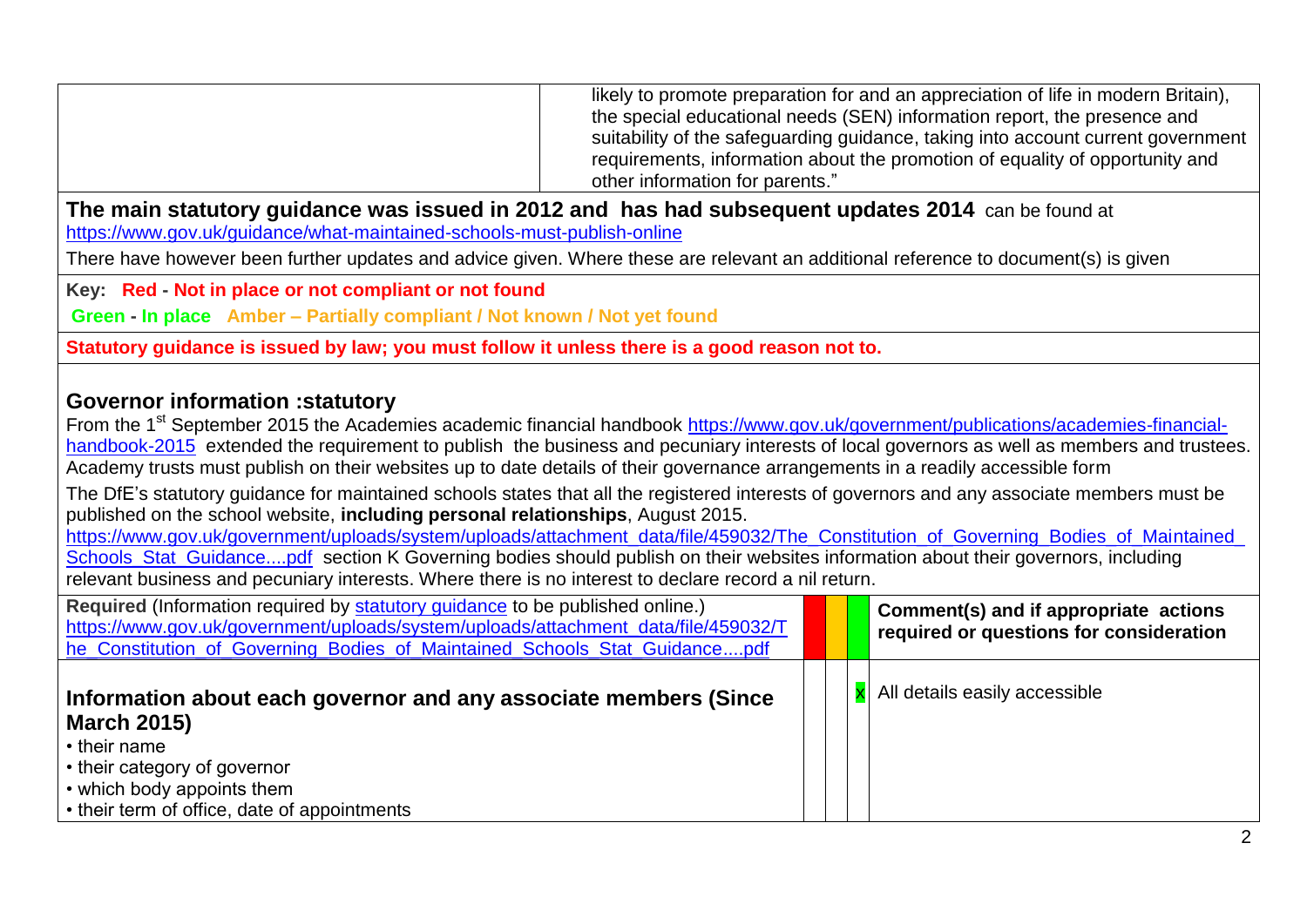| • the names of any committees the governor serves on<br>• details of any positions of responsibility, such as chair or vice-chair of the governing<br>body or a committee of the governing body.                                                                                                                                                                                                                                                                                                                                                                                                                                                                                                                                                                                                                                                                                                                                                                                                                                                                                                                                                                                                                                                                                                                                                                                                                                                                                                                                                                                                                      |                         |                                                                                                                                                                                                                                                                 |
|-----------------------------------------------------------------------------------------------------------------------------------------------------------------------------------------------------------------------------------------------------------------------------------------------------------------------------------------------------------------------------------------------------------------------------------------------------------------------------------------------------------------------------------------------------------------------------------------------------------------------------------------------------------------------------------------------------------------------------------------------------------------------------------------------------------------------------------------------------------------------------------------------------------------------------------------------------------------------------------------------------------------------------------------------------------------------------------------------------------------------------------------------------------------------------------------------------------------------------------------------------------------------------------------------------------------------------------------------------------------------------------------------------------------------------------------------------------------------------------------------------------------------------------------------------------------------------------------------------------------------|-------------------------|-----------------------------------------------------------------------------------------------------------------------------------------------------------------------------------------------------------------------------------------------------------------|
| Register of governors' interests (From September 2015) - Paragraph<br>25<br>"Governors hold an important public office and their identity should be known to their<br>school and wider communities. In the interests of transparency, a governing body<br>should publish on its website up-to-date details of its governance arrangements in a<br>readily accessible form**. (NB**Readily accessible means that the information should be<br>on a webpage without the need to download or open a separate document.) This should<br>include:<br>a) the structure and remit of the governing body and any committees, and the full names<br>of the chair of each:<br>b) for each governor who has served at any point over the past 12 months:<br>their full names, date of appointment, term of office, date they stepped down<br>$\bullet$<br>(where applicable), who appointed them (in accordance with the governing<br>body's instrument of government),<br>relevant business and pecuniary interests (as recorded in the register of<br>interests) including: governance roles in other educational institutions; any<br>material interests arising from relationships between governors or relationships<br>between governors and school staff (including spouses, partners and close<br>relatives); and<br>their attendance record at governing body and committee meetings over the last<br>academic year.<br>26. Governing bodies should also publish this information for associate members,<br>making clear whether they have voting rights on any of the committees to which<br>they have been appointed. | $\overline{\mathbf{x}}$ | The governor, Father Ron Muligan appears<br>to have some details missing $-$ is this a web<br>page error? After attendance, there is no<br>further details.<br>All the other governor information meets<br>requirements, only very minor amendment<br>required. |
| 27. Governing bodies should make it clear in their code of conduct that this                                                                                                                                                                                                                                                                                                                                                                                                                                                                                                                                                                                                                                                                                                                                                                                                                                                                                                                                                                                                                                                                                                                                                                                                                                                                                                                                                                                                                                                                                                                                          |                         |                                                                                                                                                                                                                                                                 |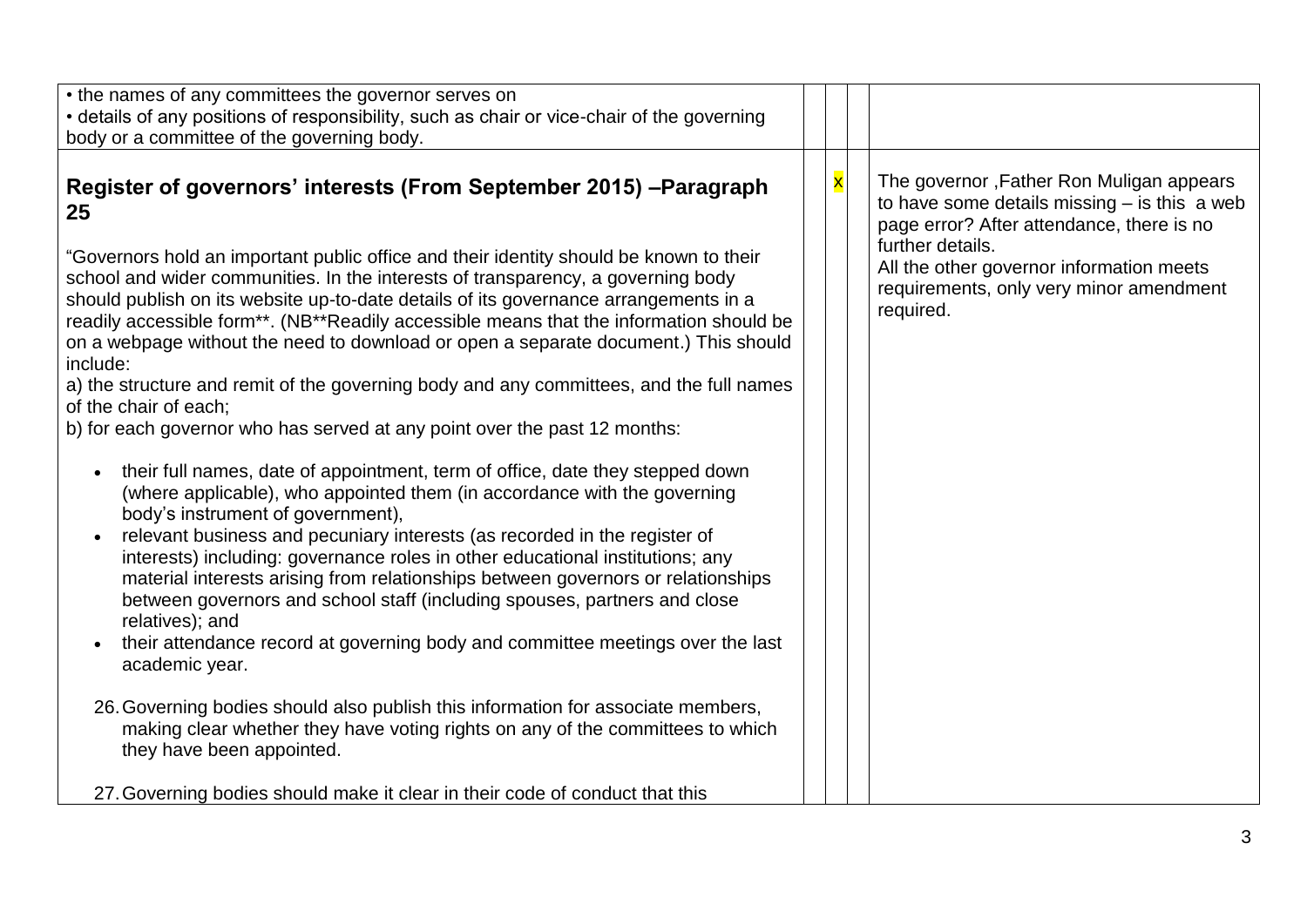| information will be published on their governors and any associate members. Any<br>governor failing to provide information to enable the governing body to fulfil their<br>responsibilities may be in breach of the code of conduct and as a result be<br>bringing the governing body into disrepute. In such cases the governing body<br>should consider suspending the governor.                                                                                                                                                         |  |                                                                                                                                                                                                                                                                                                  |
|--------------------------------------------------------------------------------------------------------------------------------------------------------------------------------------------------------------------------------------------------------------------------------------------------------------------------------------------------------------------------------------------------------------------------------------------------------------------------------------------------------------------------------------------|--|--------------------------------------------------------------------------------------------------------------------------------------------------------------------------------------------------------------------------------------------------------------------------------------------------|
| Non statutory<br>The governor's handbook advises that governing bodies should publish an annual<br>statement reporting on their work over the last year. NGA (National Governors<br>Association) suggest this should be a report on the work of the school celebrating<br>achievements and communicating the impact of the governing body.<br>Governors' page, with information about the role of the governing body, how to become<br>a governor, forthcoming meeting dates and non-confidential minutes<br>A governors' blog or similar? |  | If a short report/ newsletter on the work of<br>the governing body for last year and plans<br>for this year are uploaded this would support<br>evidence for an active governing body.<br>It is also good practice to let parents and<br>other stakeholders know what the governors<br>are doing. |
| Secure area for governors, with all policies and their review cycle, SDP, committee and<br>GB minutes, links to Modern Governor or GEL e-learning logins, LA Governor Services,<br>the Governors' Handbook, NGA, and training courses.                                                                                                                                                                                                                                                                                                     |  | Clearly located                                                                                                                                                                                                                                                                                  |
| Further Statutory (Information required by legislation to be published<br>online.)<br>http://www.legislation.gov.uk/uksi/2012/1124/made<br><b>School contact details</b><br>• your school's name<br>• your school's postal address<br>• your school's telephone number<br>• the name of the member of staff who deals with queries from parents and other<br>members of the public                                                                                                                                                         |  | On home page clear details itemised,<br>including email and twitter addresses. Name<br>of person is identified.<br>Also additional details to be able to register<br>email queries.                                                                                                              |
|                                                                                                                                                                                                                                                                                                                                                                                                                                                                                                                                            |  | 2 Direct links provided to BwD admissions                                                                                                                                                                                                                                                        |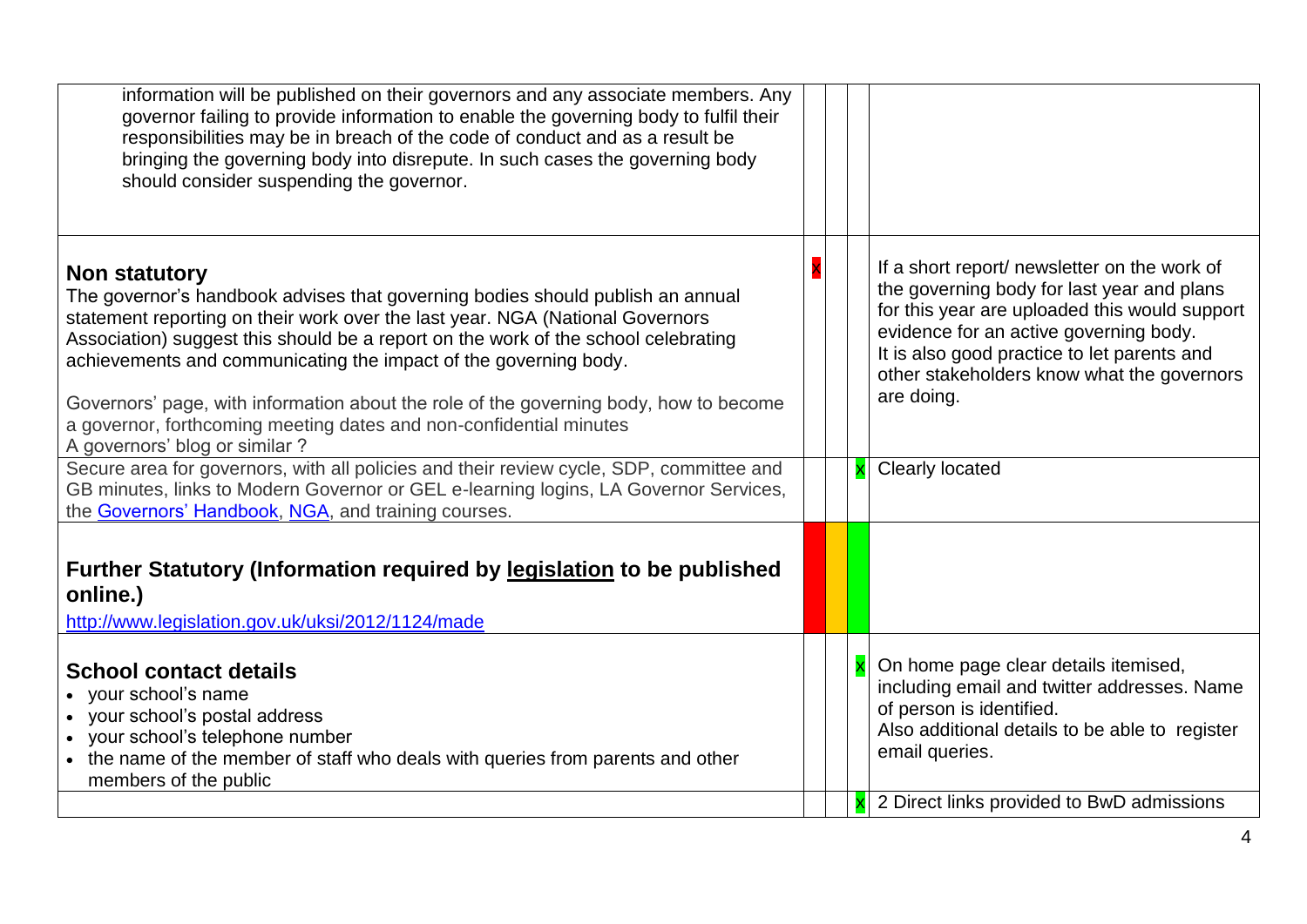| <b>Admission arrangements</b>                                                                                                                         |  | site and details.                                            |
|-------------------------------------------------------------------------------------------------------------------------------------------------------|--|--------------------------------------------------------------|
| Either: publish your school's admission arrangements, explaining how you will consider<br>applications for every age group, including:                |  | BwD admissions booklets for 2015 and 2016                    |
| • arrangements you have in place for selecting the pupils who apply                                                                                   |  | in which details of the school s procedures                  |
| • your oversubscription criteria (how you offer places if there are more applicants than                                                              |  | are given.                                                   |
| places)                                                                                                                                               |  | In 2015, there were 115 preferences and 60                   |
| • an explanation of the process parents need to follow if they want to apply for their<br>child to attend your school                                 |  | places available, and there was 1 successful<br>appeal.      |
| Or: publish details of how parents can find out about your school's admission                                                                         |  | It is usual for schools to publish their own                 |
| arrangements through your local authority                                                                                                             |  | separate policy on their website.                            |
|                                                                                                                                                       |  |                                                              |
|                                                                                                                                                       |  | Link to 2013, the most recent full inspection                |
|                                                                                                                                                       |  | report and in addition an interim statement                  |
| <b>Ofsted reports</b>                                                                                                                                 |  | for 2012 and full report for 2008.                           |
| Either: publish a copy of your school's most recent Ofsted report<br>Or: publish a link to the webpage where users can find your school's most recent |  |                                                              |
| Ofsted report                                                                                                                                         |  |                                                              |
|                                                                                                                                                       |  |                                                              |
| Exam and assessment results (amendment)                                                                                                               |  |                                                              |
| http://www.legislation.gov.uk/uksi/2015/902/regulation/11/made                                                                                        |  | The comparative year 6 data for the school                   |
| "4. The school's most recent key stage 2 results as published by the Secretary of State                                                               |  | for KS2 does not give the required statutory<br>information. |
| under the following column headings in the <b>School Performance Tables</b> published on                                                              |  |                                                              |
| the Department for Education's website:<br>(a) the average progress made by pupils in reading, writing and mathematics,                               |  | There is additional other interesting and                    |
| (b) the percentage of pupils achieving the expected standard in reading, writing and                                                                  |  | helpful information including EYFS and KS1.                  |
| mathematics at the end of key stage 2,                                                                                                                |  |                                                              |
| (c) the average score of pupils in their end of key stage 2 assessments, and                                                                          |  |                                                              |
| (d) the percentage of pupils who achieve a high score in all areas at the end of key                                                                  |  |                                                              |
| stage 2. (*High score is assumed to mean previous level 5 ? The new requirements                                                                      |  |                                                              |
| demand a single % for those pupils achieving combined results of English AND maths at                                                                 |  |                                                              |
| a "high score"!)<br>It seems however that further clarification issued means the above is from 2016                                                   |  |                                                              |
| Currently for 2015 ensure that website includes ;-                                                                                                    |  |                                                              |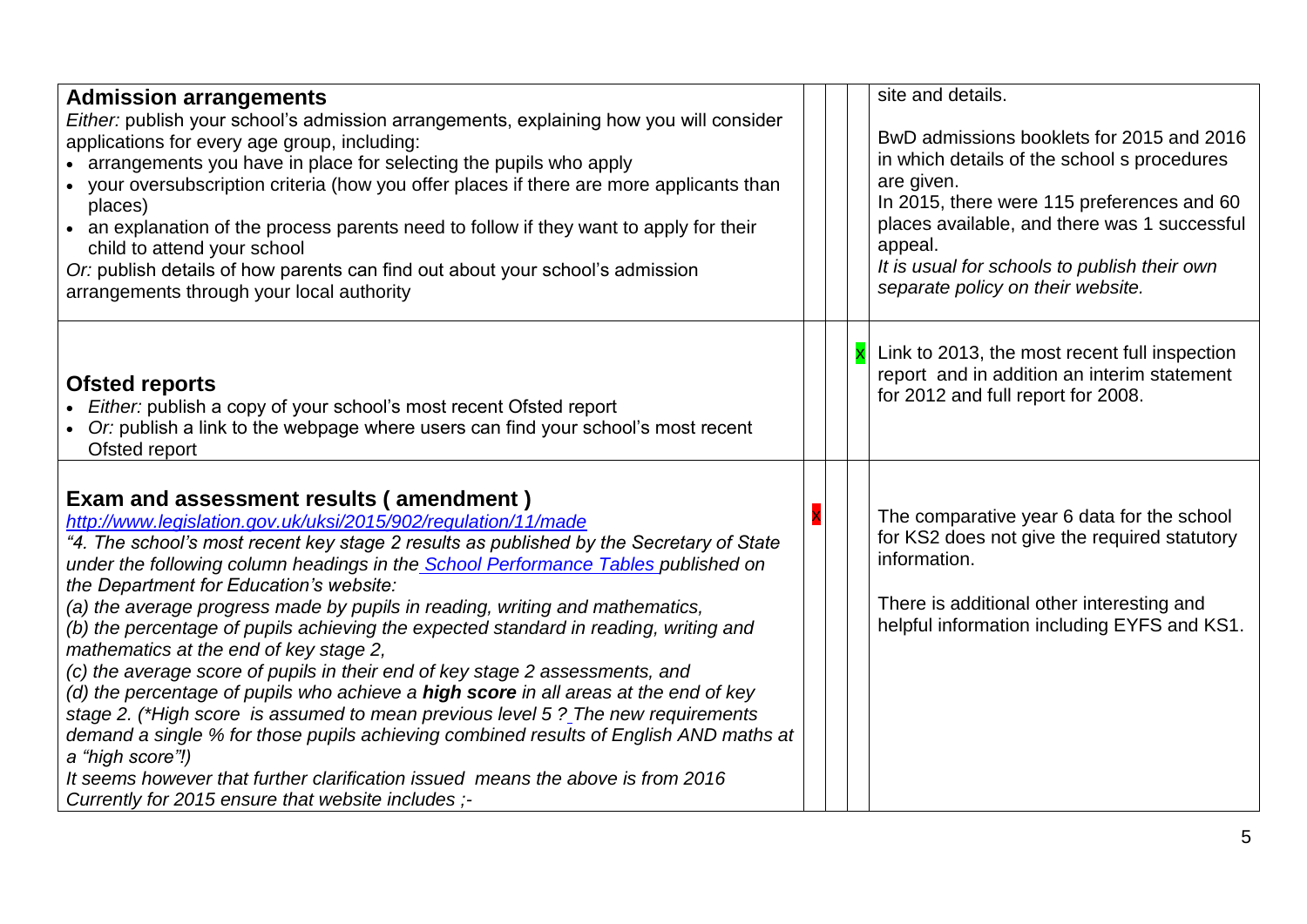| Most recent key stage 2 (KS2) results<br>• percentage of pupils who achieved level 4 or above in reading, writing and<br>maths<br>percentage of pupils who have improved by 2 or more levels in reading, writing<br>and maths between KS1 and KS2 (expected progress)<br>percentage of pupils who achieved level 5 or above in reading, writing and                         |                         |                                                                                                                                                                                                                                                                                                                                                                               |
|-----------------------------------------------------------------------------------------------------------------------------------------------------------------------------------------------------------------------------------------------------------------------------------------------------------------------------------------------------------------------------|-------------------------|-------------------------------------------------------------------------------------------------------------------------------------------------------------------------------------------------------------------------------------------------------------------------------------------------------------------------------------------------------------------------------|
| maths<br>Key stage 4 (KS4) results<br>• percentage of pupils who achieved a C or above in GCSEs (or equivalent) in 5 or<br>more subjects, including English and maths<br>percentage of pupils who achieved the English Baccalaureate<br>percentage of pupils who have achieved at least the minimum expected levels of<br>progress in English and maths between KS2 and KS4 |                         | Not applicable for this school.                                                                                                                                                                                                                                                                                                                                               |
| <b>Performance tables</b><br>A link to the DfE school performance tables website.                                                                                                                                                                                                                                                                                           |                         | There is a link which says 'School<br>performance tables' but this links to the<br>school data dashboard.<br>The performance table link for this school is<br>at http://www.education.gov.uk/cgi-<br>bin/schools/performance/school.pl?urn=1193<br>55.                                                                                                                        |
| <b>Curriculum</b><br>• the content of the curriculum your school follows in each academic year for every<br>subject (see analysis of specific subjects below)                                                                                                                                                                                                               | $\overline{\textbf{x}}$ | There is a helpful uniformity to each<br>curriculum area, which is focussed around a<br>policy and a long-term plan, which outlines<br>topic overviews for each term. There are also<br>a focussed 'end of year objectives' for each<br>subject, which are variable in detail.<br>Overall, a well organised curriculum section,<br>which requires minor amendments/additions. |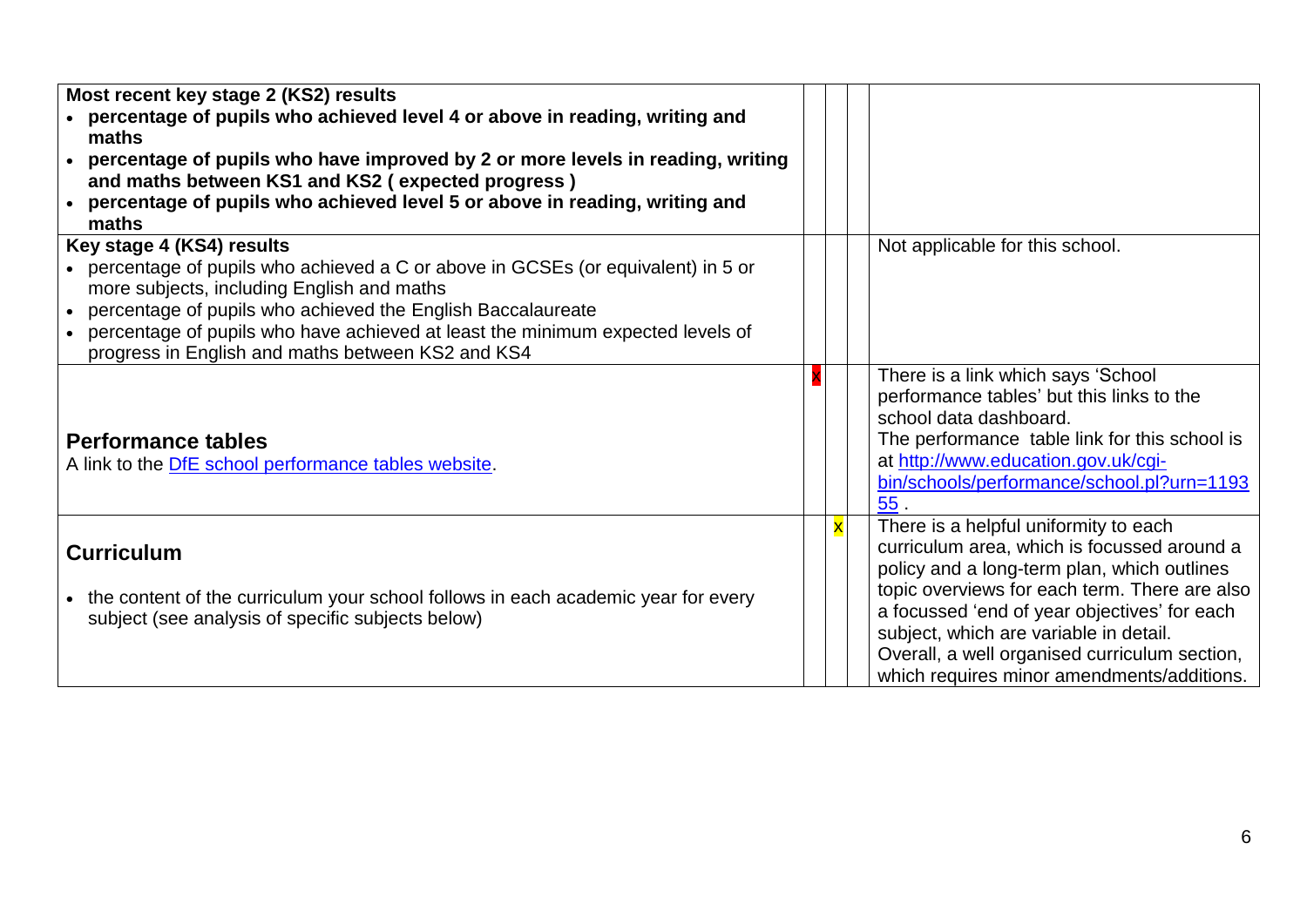| • the names of any phonics or reading schemes you are using in KS1                                                                                                                 |                         | The school uses the Oxford Reading Tree<br>Oxford Reading Phonics, Collins Big Cats,<br>Floppy Phonics, Rigby Star and Project X<br>schemes to develop particularly reading.<br>Details of different intervention reading<br>schemes are also itemised including,<br>Fisher Family Trust, reading recovery,<br>better reading partners and inference<br>training<br>A letters and sounds scheme is used for<br>phonics.<br>The end of year objectives for guided<br>reading and the schemes in the reading<br>section appear to be the same MFL ones<br>as in nursery. |
|------------------------------------------------------------------------------------------------------------------------------------------------------------------------------------|-------------------------|------------------------------------------------------------------------------------------------------------------------------------------------------------------------------------------------------------------------------------------------------------------------------------------------------------------------------------------------------------------------------------------------------------------------------------------------------------------------------------------------------------------------------------------------------------------------|
| a list of the courses available to pupils at KS4, including GCSEs<br>how parents or other members of the public can find out more about the curriculum<br>your school is following | $\overline{\textbf{x}}$ | Not applicable to this school<br>There is some additional information about<br>the curriculum in guidance notes such as<br>maths and the various subject policies. The<br>useful links section also has several maths<br>websites for further exploration.<br>Schools usually have a variety of web links in<br>each curriculum area or information on<br>additional government documents. Often<br>there are specific leaflets or PowerPoint<br>presentations of recent help/training<br>sessions for parents. This section needs to<br>be developed.                 |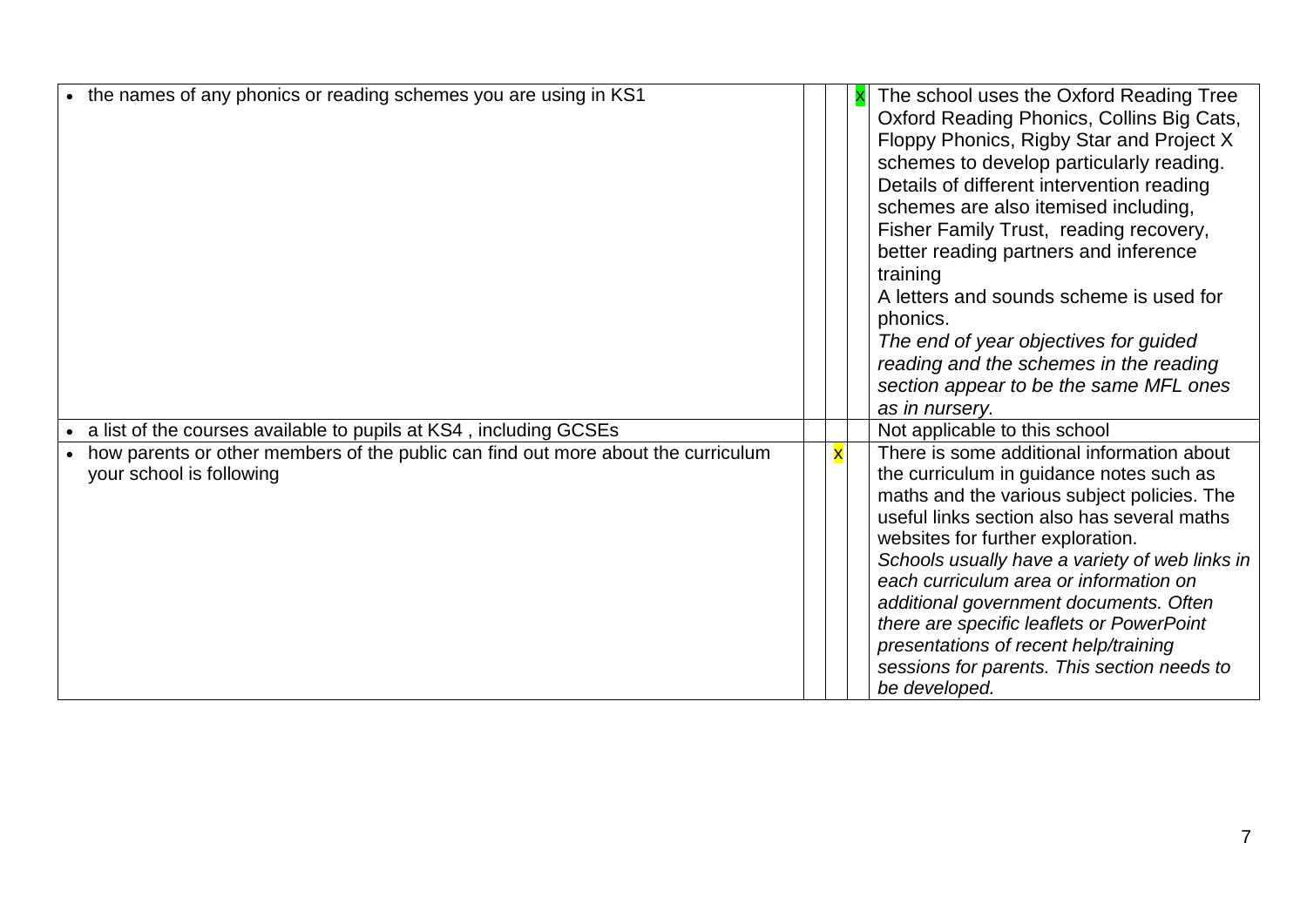| <b>EYFS</b><br><b>Maths</b> | X | For reception there is a EYFS policy setting<br>out expectations, a document outlining the 7<br>areas of learning and a long term plan<br>naming themes.<br>There is no mention of RE and the long<br>term reception plan does not give any<br>curriculum details, however RE is itemised<br>by topics for reception in the long term plan<br>for RE.<br>The nursery policy has a helpful additional<br>section on transition to school. The 'end of<br>year objectives' of nursery confusingly seem<br>to relate to KS2 MFL! - suggest these are<br>relocated. Only the link to the spring term<br>overview works. Different areas of<br>learning are specified here but no RE. The<br>nursery brochure is a helpful guide to<br>parents and carers of daily routines and<br>expectations. The national report profile is<br>probably better located in the reception<br>section or both. The reading section in the<br>parent tab contains information on why it is<br>important for parents to help their children<br>Expectations for each year group are |
|-----------------------------|---|---------------------------------------------------------------------------------------------------------------------------------------------------------------------------------------------------------------------------------------------------------------------------------------------------------------------------------------------------------------------------------------------------------------------------------------------------------------------------------------------------------------------------------------------------------------------------------------------------------------------------------------------------------------------------------------------------------------------------------------------------------------------------------------------------------------------------------------------------------------------------------------------------------------------------------------------------------------------------------------------------------------------------------------------------------------|
|                             |   | outlined in an objective document. The long<br>term plan indicates topic areas for each term.<br>Helpful additional information on<br>multiplication, division, addition.                                                                                                                                                                                                                                                                                                                                                                                                                                                                                                                                                                                                                                                                                                                                                                                                                                                                                     |
| English                     |   | Detailed section including separate section<br>on drama, phonics, reading, writing,<br>speaking, listening and pre teaching<br>vocabulary. The long term plan details topics<br>for each year for each term.                                                                                                                                                                                                                                                                                                                                                                                                                                                                                                                                                                                                                                                                                                                                                                                                                                                  |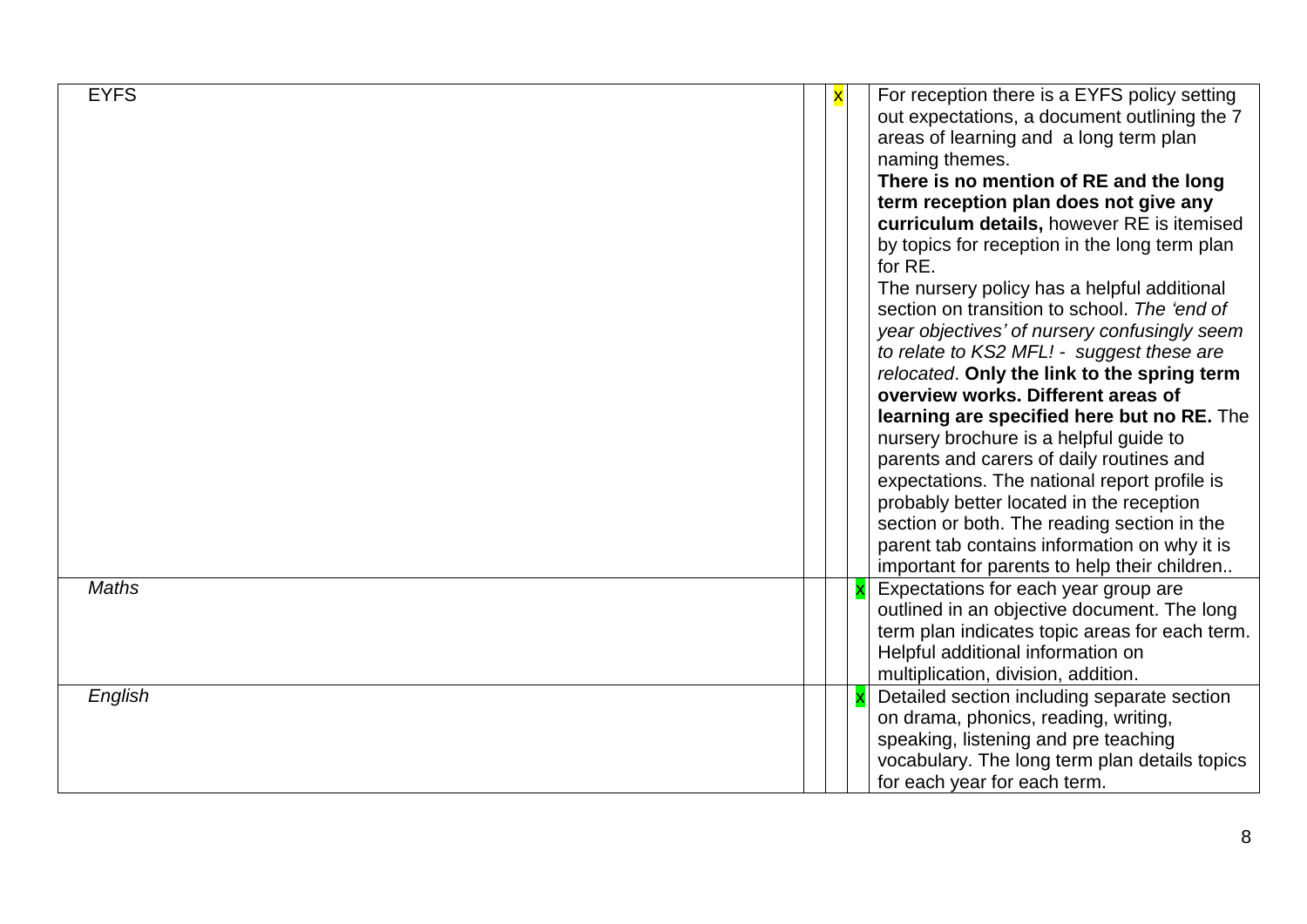| Art and Design                  |  | DfE national curriculum extract is provided<br>and the long term plan gives further details                                                                                                                                                                                                                                                      |
|---------------------------------|--|--------------------------------------------------------------------------------------------------------------------------------------------------------------------------------------------------------------------------------------------------------------------------------------------------------------------------------------------------|
| <b>Design and Technology</b>    |  | by each year group from nursery to year 6.<br>The end of year objectives are presented in<br>the same document -"Design and<br>Technology progression Framework" for<br>each year group by key stage. The long term<br>plan gives an overview of the topic for each<br>year group. The skills focussed on in each<br>year could be more precise. |
| Geography                       |  | Long term plan itemised by Key stages.<br>Detailed knowledge, skills and understanding<br>break down by year group in objectives<br>section.                                                                                                                                                                                                     |
| <b>History</b>                  |  | Long term plan itemised by Key stages.<br>Detailed knowledge, skills and understanding<br>break down by year group in objectives<br>section.                                                                                                                                                                                                     |
| ICT / computing                 |  | Detailed objectives outline a range of topics<br>covered including e-safety, collection and<br>storing information and computer science.                                                                                                                                                                                                         |
| <b>Modern Foreign Languages</b> |  | French is studied in KS2. Good long term<br>plan and clear objectives for each year<br>group.                                                                                                                                                                                                                                                    |
| <b>Music</b>                    |  | The long term plan outlines details by key<br>stages and further information from EYFS to<br>year 6, objectives are also detailed by year<br>groups.                                                                                                                                                                                             |
| <b>Physical Education</b>       |  | An indoor and outdoor plan for each year<br>group in addition to policy and brief<br>objectives for each year group, however<br>these are more detailed in the appendix of<br>the policy.                                                                                                                                                        |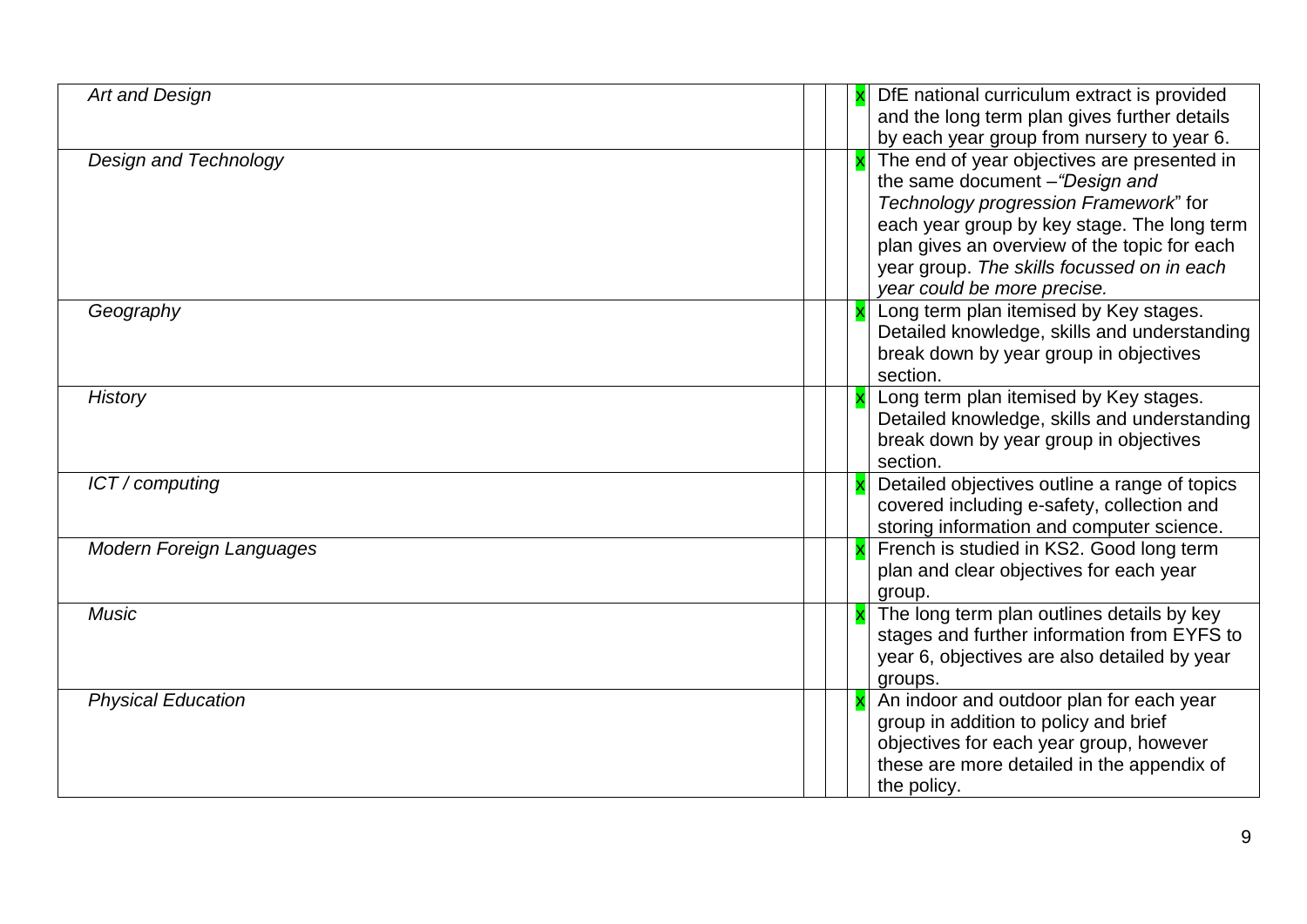| <b>Religious Education</b>                                                                                                                                                                                                                                                                                                                                                                                                                                                                                                                                                                                                                                                                                                                                                                                                                                                                                                                                                                                                                                                                                                                                             |                         | A helpful RE policy indicates that the<br>Blackburn Diocesan syllabus is adhered to.<br>Different religion's explored include<br>Christianity, Islam, Judaism, Sikhism and<br>Hinduism. The 'end of year expectations'<br>outline more details.                                                                                                                                                                                                                                                                                                                                                                                                                                                                                               |
|------------------------------------------------------------------------------------------------------------------------------------------------------------------------------------------------------------------------------------------------------------------------------------------------------------------------------------------------------------------------------------------------------------------------------------------------------------------------------------------------------------------------------------------------------------------------------------------------------------------------------------------------------------------------------------------------------------------------------------------------------------------------------------------------------------------------------------------------------------------------------------------------------------------------------------------------------------------------------------------------------------------------------------------------------------------------------------------------------------------------------------------------------------------------|-------------------------|-----------------------------------------------------------------------------------------------------------------------------------------------------------------------------------------------------------------------------------------------------------------------------------------------------------------------------------------------------------------------------------------------------------------------------------------------------------------------------------------------------------------------------------------------------------------------------------------------------------------------------------------------------------------------------------------------------------------------------------------------|
| Science                                                                                                                                                                                                                                                                                                                                                                                                                                                                                                                                                                                                                                                                                                                                                                                                                                                                                                                                                                                                                                                                                                                                                                |                         | Good details in the objectives outlining the<br>different areas of the science curriculum by<br>the areas of study.                                                                                                                                                                                                                                                                                                                                                                                                                                                                                                                                                                                                                           |
| Personal, Social, Health & Citizenship Education (PSHCE)                                                                                                                                                                                                                                                                                                                                                                                                                                                                                                                                                                                                                                                                                                                                                                                                                                                                                                                                                                                                                                                                                                               |                         | The end of year objectives give some idea<br>of what is taught each year and there is a<br>brief topic overview.                                                                                                                                                                                                                                                                                                                                                                                                                                                                                                                                                                                                                              |
|                                                                                                                                                                                                                                                                                                                                                                                                                                                                                                                                                                                                                                                                                                                                                                                                                                                                                                                                                                                                                                                                                                                                                                        |                         |                                                                                                                                                                                                                                                                                                                                                                                                                                                                                                                                                                                                                                                                                                                                               |
| <b>Behaviour policy</b><br>This must comply with section 89 of the Education and Inspections Act 2006.<br>http://www.legislation.gov.uk/ukpga/2006/40/section/89<br>Further detailed information and guidance information is available from the DFE in<br>Behaviour and discipline in schools advice for headteachers January 2016<br>https://www.gov.uk/government/uploads/system/uploads/attachment_data/file/488034/B<br>ehaviour and Discipline in Schools A guide for headteachers and School Staff.p<br>$df$ Key points :<br>• Teachers have powers to discipline pupils for misbehaviour which occurs in<br>school and, in some circumstances, outside of school.<br>The power to discipline also applies to all paid staff (unless the headteacher<br>says otherwise) with responsibility for pupils, such as teaching assistants.<br>Headteachers, proprietors and governing bodies must ensure they have a strong<br>behaviour policy to support staff in managing behaviour, including the use of<br>rewards and sanctions<br>Ensure that functions are carried out with a view to safeguarding and promoting<br>the welfare of children are fully in place | $\overline{\mathbf{x}}$ | This is a superb policy and covers the vast<br>majority of the latest guidelines.<br>Advice = Give further details about<br>reporting incidents to the police and<br>safeguarding. Also outline when multi -<br>agency intervention will be considered.<br>Information relating to procedures of<br>exclusion is precise but not when this would<br>considered.<br>Positive behaviour encouraged by<br>reinforcing good behaviour through e.g.<br>verbal praise to both child and parent,<br>small treats, visits to see the Headteacher<br>and/or other adults, golden time,<br>certificates and planet points.<br>A log is kept of behaviour.<br>Advice - make clear who keeps an overview<br>of logs and analyses patterns or trends or if |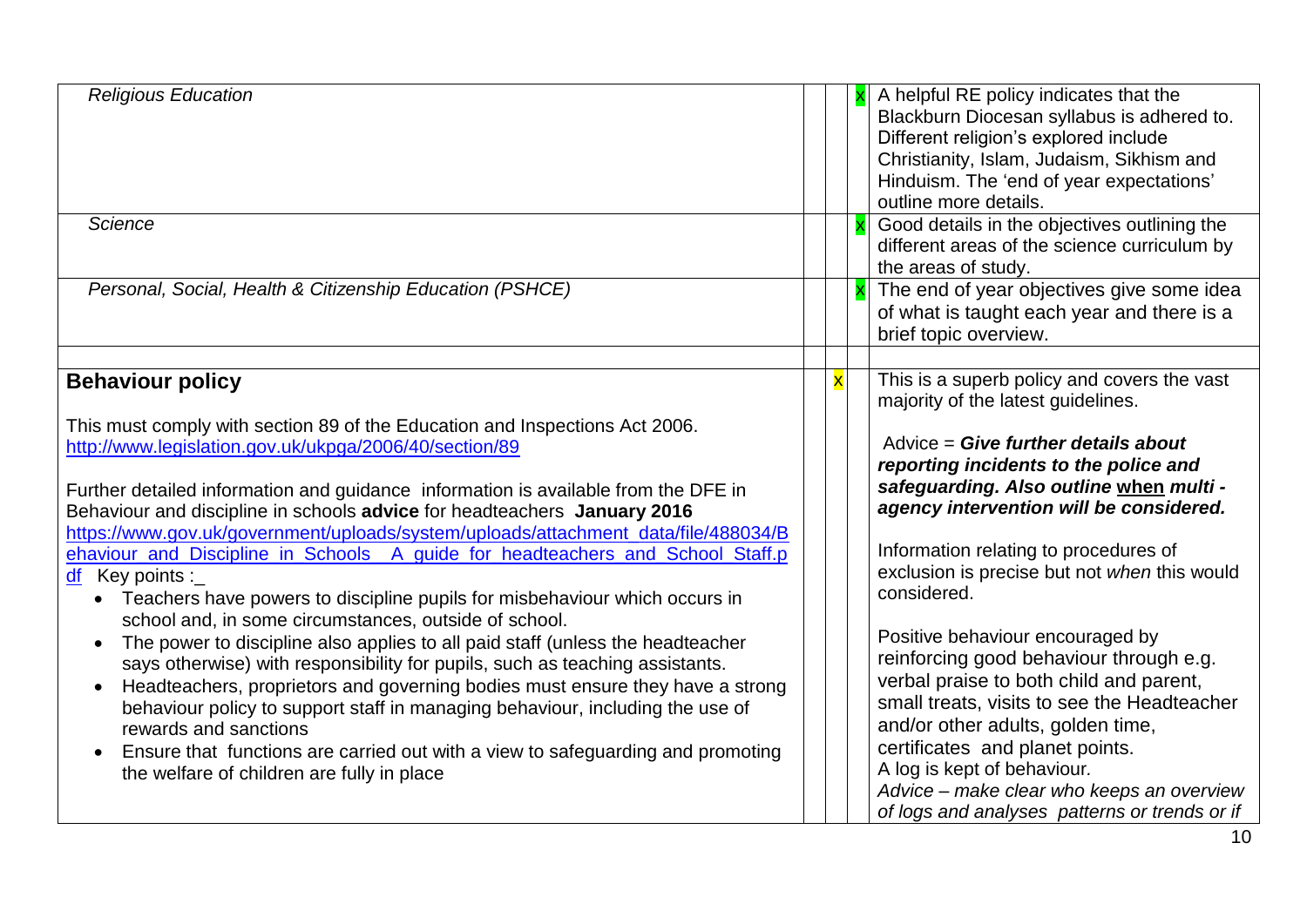What the law says: The headteacher **must** set out measures in the behaviour policy which aim to: promote good behaviour, self-discipline and respect; • prevent bullying; ensure that pupils complete assigned work; and which • regulate the conduct of pupils **NEW Statutory Governors guidance January 2016**  [https://www.gov.uk/government/uploads/system/uploads/attachment\\_data/file/463484/B](https://www.gov.uk/government/uploads/system/uploads/attachment_data/file/463484/Behaviour_and_discipline_in_schools_guidance_for_governing_bodies.pdf) [ehaviour\\_and\\_discipline\\_in\\_schools\\_guidance\\_for\\_governing\\_bodies.pdf](https://www.gov.uk/government/uploads/system/uploads/attachment_data/file/463484/Behaviour_and_discipline_in_schools_guidance_for_governing_bodies.pdf) **Summary Every school must have a behaviour policy** This **must** include • The school rules A statement of general principles to guide the head teacher in determining measures to promote good behaviour and discipline amongst pupils; Guidance on teachers' powers to search, to use reasonable force and to discipline pupils for misbehaviour outside school. Before making a statement of principles consultation **MUST** have been with made with the governing body, HT, school staff, parents and pupils. It must be publicised in writing to staff, parents and pupils at least once a year. The following **should be** covered in the school behaviour policy: (paragraph 10) a. Screening and searching pupils (including identifying in the school rules b. The power to use reasonable force or make other physical contact; c. **The power to discipline beyond the school gate**; d .Pastoral care for school staff accused of misconduct; and e. **When a multi-agency assessment should be considered for pupils who display continuous disruptive behaviour**  *the log refers to out of class behaviours. Include a section on evaluation and monitoring.* Golden rules that every pupils should uphold ae clear. Expectations for behaviour include arriving at school, in the cloakroom , classroom, worship playground and during swimming and outings . Disciplinary methods include contact with parents, verbal warnings and informing support services if required. Discipline of pupils outside school is included. Also information on pastoral care for staff and physical restraint. The anti–bullying section includes a definition of various types of bullying, a range of prevention strategies and detailed information on the role of different groups of people including governors and pupils. A separate section helpfully details the procedures regarding exclusions. *It would be good to also itemise in the policy when exclusions would be considered a possibility*.

**The power to discipline beyond the school gate**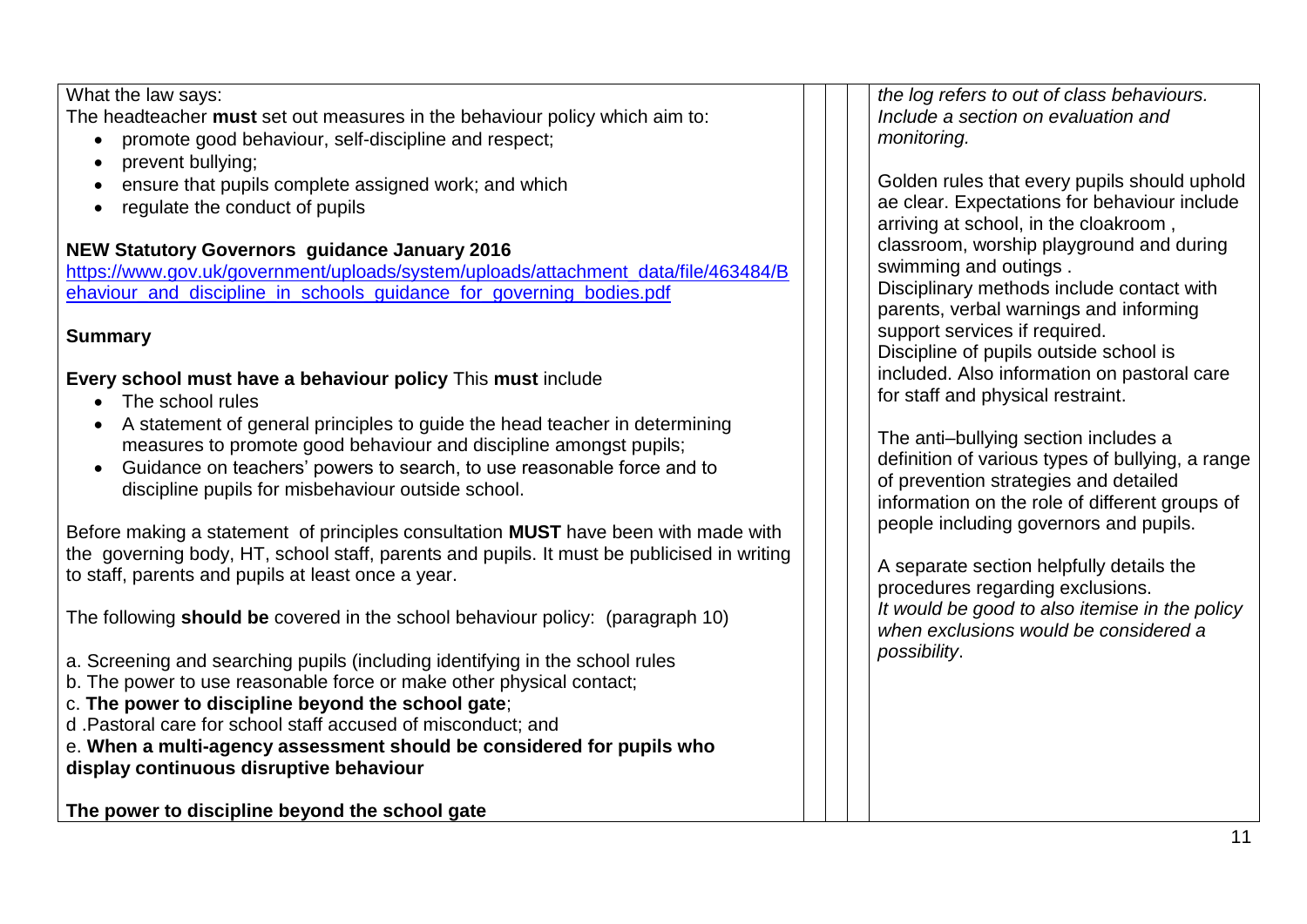| The policy should cover the school's response to all non-criminal bad behaviour and<br>bullying which occurs anywhere off the school premises and which is witnessed by a<br>member of staff or reported to the school.<br>The policy should include guidance of when the police should be informed and<br>when safeguarding issues should be reported                                                                                                                                                                                                                                                                                                                                                                                                                                                                                                                                                                                                                                                                                                                                                                                                                                                                                                                                                                          |  |                                                                                                                                                                                                                                                                                                                                                                                                                                                                                                                                                                                                                                                                                                                                                                                                                                                                        |
|---------------------------------------------------------------------------------------------------------------------------------------------------------------------------------------------------------------------------------------------------------------------------------------------------------------------------------------------------------------------------------------------------------------------------------------------------------------------------------------------------------------------------------------------------------------------------------------------------------------------------------------------------------------------------------------------------------------------------------------------------------------------------------------------------------------------------------------------------------------------------------------------------------------------------------------------------------------------------------------------------------------------------------------------------------------------------------------------------------------------------------------------------------------------------------------------------------------------------------------------------------------------------------------------------------------------------------|--|------------------------------------------------------------------------------------------------------------------------------------------------------------------------------------------------------------------------------------------------------------------------------------------------------------------------------------------------------------------------------------------------------------------------------------------------------------------------------------------------------------------------------------------------------------------------------------------------------------------------------------------------------------------------------------------------------------------------------------------------------------------------------------------------------------------------------------------------------------------------|
| <b>Pupil premium</b><br>You must publish details of how your school spends its pupil premium funding and the<br>effect this has had on the attainment of the pupils who attract the funding.<br>• your pupil premium allocation for the current academic year<br>• details of how you intend to spend your allocation<br>• details of how you spent your previous academic year's allocation<br>• how it made a difference to the attainment of disadvantaged pupils<br>NB: The funding is allocated for each financial year, but the information you publish<br>online should refer to the academic year, as this is how parents and the general public<br>understand the school year. As allocations will not be known for the latter part of the<br>academic year (April to July), you should report on the funding up to the end of the<br>financial year and update it when you have all the figures.<br>https://www.gov.uk/government/publications/pupil-premium-2015-to-2016-<br>allocations/pupil-premium-2015-to-2016-conditions-of-grant<br>useful template for recording and additional information at<br>https://www.google.co.uk/search?g=The+Pupil+PremiumAnalysis+and+challenge+tools<br>+for+schools&ie=utf-8&oe=utf-8&gws_rd=cr&ei=cSkFVqGaDoKLU6urrZgN<br>essential reading for strategies that are effective |  | The statement for 2014/5 outlines very<br>clearly the allocation, costs of various<br>activities and has importantly a clear rational<br>and success criteria for the spending. In 2<br>separate impact documents attainment and<br>progress is compared to in school and<br>national other pupils. Details are given of all<br>year groups.<br>The document for 2015-16 meets<br>requirements.<br>To further enhance an impact report it would<br>be good to clarify areas such as ;-<br>Which intervention was more successful than<br>another was. A priority of the spending<br>results was to have focussed on early<br>intervention support for KS1, however the<br>results for phonics were below the national.<br>Is the school able to identify why this is, in<br>order that the governors clearly have a view<br>of which intervention or spending was best |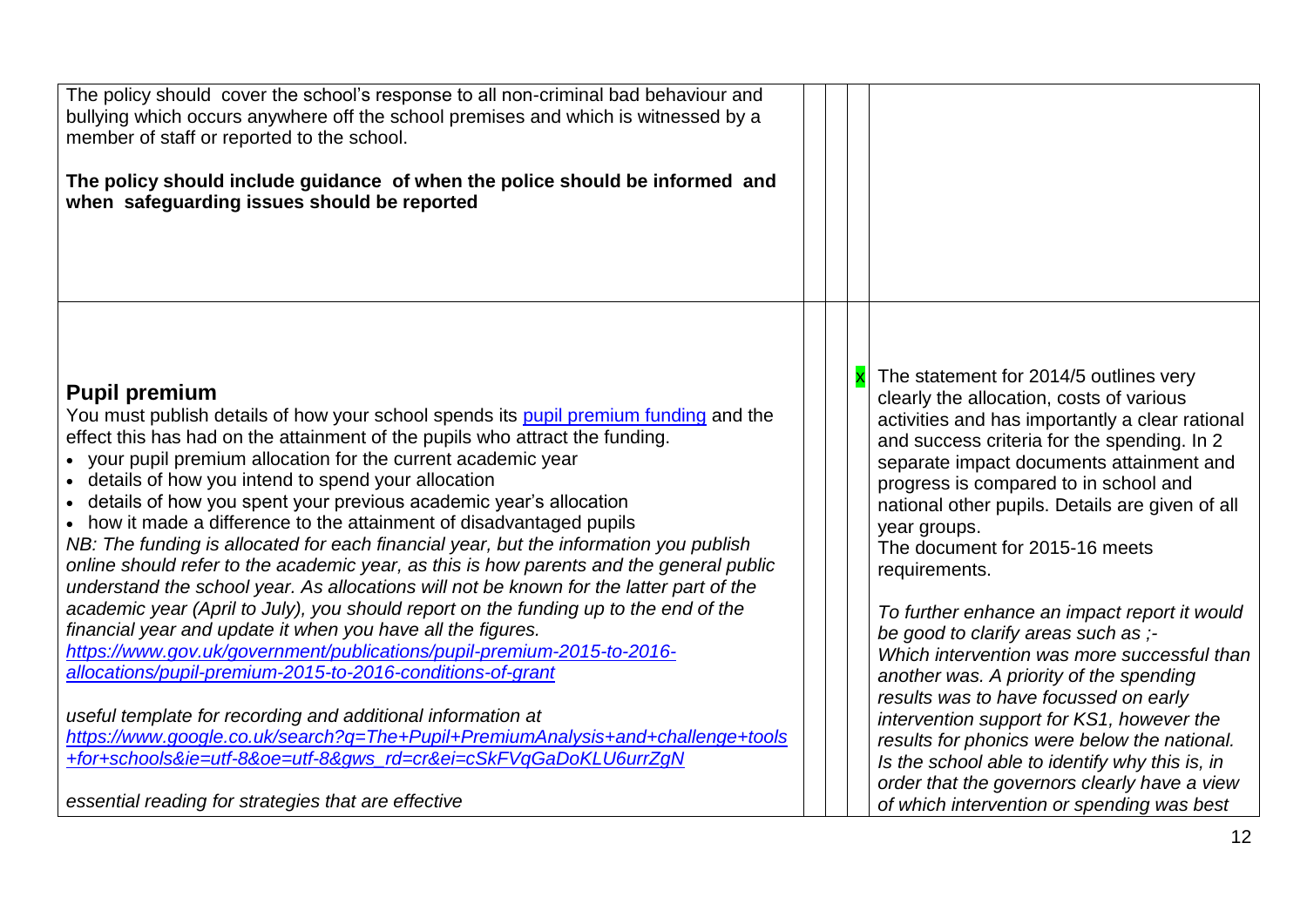| https://educationendowmentfoundation.org.uk/uploads/toolkit/EEF_Teaching_and_learni<br>ng_toolkit_Feb_2014.pdf                                                                                                                                                                                                                                                                                                                                                                                                                                                                                                                                                                                                      |                         | value for money? £2,000 was spent on<br>extending learning opportunities, (in 2015-16<br>this is $£10,000$ , how many pupils were<br>involved in these events and what was the<br>impact? What was the impact of family wise<br>£8.000? etc. In 2015-16, £45.000 is to be<br>spent on curriculum engagement and<br>academic achievement and this should be<br>more closely reported on.<br>Not applicable to this school.                    |
|---------------------------------------------------------------------------------------------------------------------------------------------------------------------------------------------------------------------------------------------------------------------------------------------------------------------------------------------------------------------------------------------------------------------------------------------------------------------------------------------------------------------------------------------------------------------------------------------------------------------------------------------------------------------------------------------------------------------|-------------------------|----------------------------------------------------------------------------------------------------------------------------------------------------------------------------------------------------------------------------------------------------------------------------------------------------------------------------------------------------------------------------------------------------------------------------------------------|
|                                                                                                                                                                                                                                                                                                                                                                                                                                                                                                                                                                                                                                                                                                                     |                         |                                                                                                                                                                                                                                                                                                                                                                                                                                              |
| Year 7 literacy and numeracy catch-up premium<br>If your school receives year 7 literacy and numeracy catch-up premium funding, you<br>must publish details of how your school spends this funding and the effect this has had<br>on the attainment of the pupils who attract it.<br>• your year 7 literacy and numeracy catch-up premium allocation for the current<br>academic year<br>details of how you intend to spend your allocation<br>details of how you spent your previous academic year's allocation<br>how it made a difference to the attainment of the pupils who attract the funding                                                                                                                |                         |                                                                                                                                                                                                                                                                                                                                                                                                                                              |
| PE and sport premium for primary schools<br>If your school receives PE and sport premium funding, you must publish details of how<br>your school spends this funding and the effect it has had on pupils' PE and sport<br>participation and attainment.<br>https://www.gov.uk/government/publications/pe-and-sport-premium-conditions-of-<br>grant-for-2015-to-2016/pe-and-sport-premium-conditions-of-grant-for-the-<br>academic-year-2015-to-2016-for-local-authorities-and-maintained-schools states<br>that section 4<br>"Maintained schools, including those that convert to academies, must<br>publish information about their use of the premium on their website by 4<br>April 2016. Schools should publish | $\overline{\mathbf{x}}$ | Information for 2014-15 has allocated costs<br>and the impact report outlines sustainability<br>and impact.<br>Advice – in the extra-curricular section<br>endeavour to keep records of who attends, in<br>order to analyse whether certain cohorts<br>needs to be targeted to promote more<br>healthy lifestyles. How many different pupils<br>were involved and how many of the less<br>active engaged ? How did participation<br>improve? |
| The amount of premium received;<br>• A full breakdown of how it has been spent (or will be spent);                                                                                                                                                                                                                                                                                                                                                                                                                                                                                                                                                                                                                  |                         | In the 2015-16 document an emphasis on<br>the promotion of healthy lifestyles                                                                                                                                                                                                                                                                                                                                                                |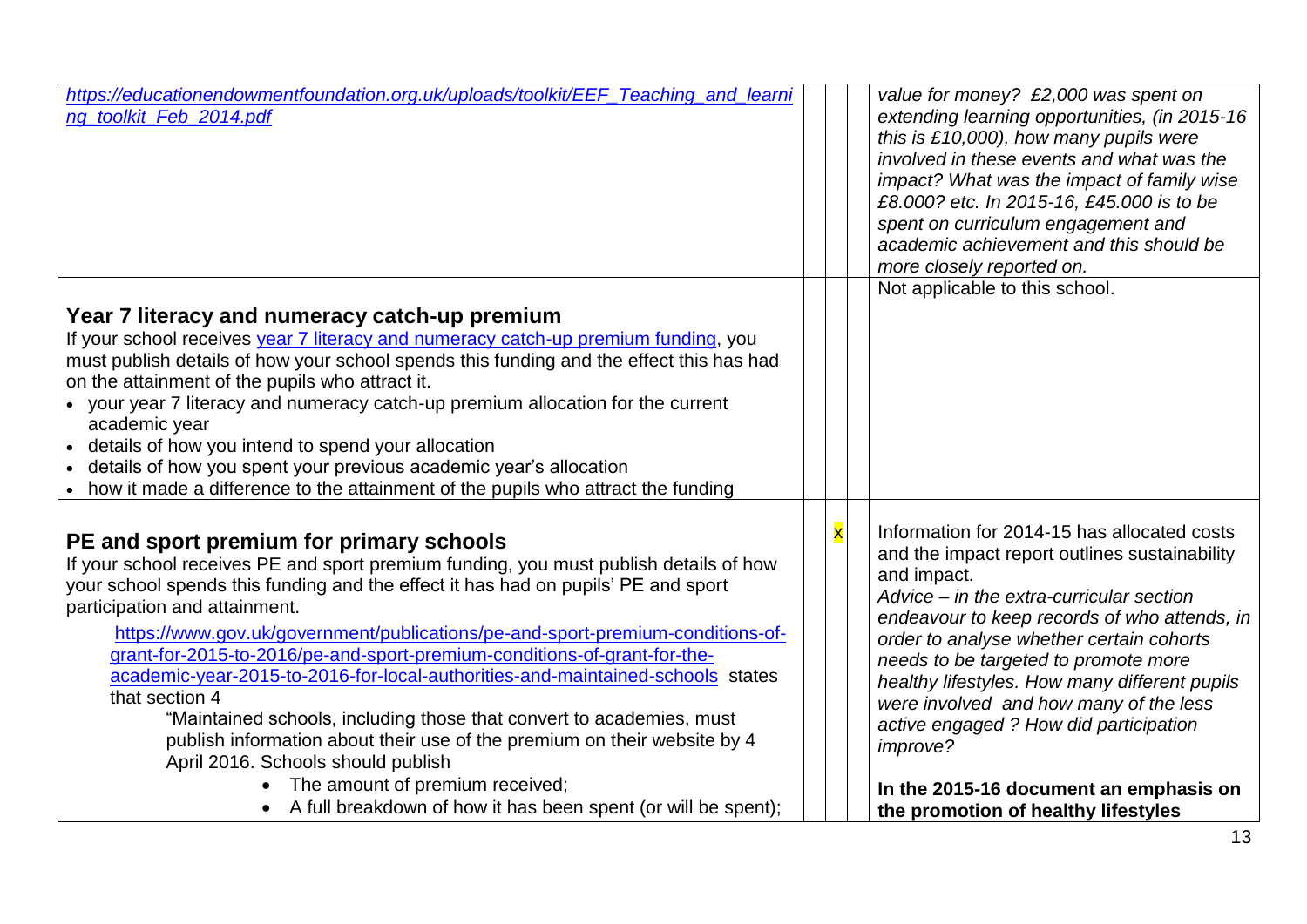| • What impact the school has seen on pupils' PE and sport<br>participation and attainment and<br>• How the improvements will be sustainable in the future.<br>Schools should also consider how their use of the<br>premium is giving pupils the opportunity to develop a<br>healthy, active lifestyle"<br>Tip ; Try to use measurable data -ie good practice in participation rates would<br>include how many different pupils involved, what sub groups are they, how<br>have others been encouraged to participate<br>Healthy lifestyle is particularly important in the new OFSTED framework -<br>outstanding grade for personal development and well-being "Pupils can explain<br>accurately and confidently how to keep themselves healthy. They make<br>informed choices about healthy eating, fitness and their emotional and<br>mental well-being. They have an age-appropriate understanding of healthy<br>relationships and are confident in staying safe from abuse and exploitation."<br>Useful template at :<br>http://www.youthsporttrust.org/media/13733365/evidencing_the_impact_template_<br>quidance.pdf<br>For secondary schools (not statutory) advice ;- publish some information about the |                         | should be more visible.<br>Advice - could the proposed sports week be<br>extended to encompass sports and healthy<br>living aspects?                                                                                                                                                                                                                                                                                                                                                                                                                     |
|------------------------------------------------------------------------------------------------------------------------------------------------------------------------------------------------------------------------------------------------------------------------------------------------------------------------------------------------------------------------------------------------------------------------------------------------------------------------------------------------------------------------------------------------------------------------------------------------------------------------------------------------------------------------------------------------------------------------------------------------------------------------------------------------------------------------------------------------------------------------------------------------------------------------------------------------------------------------------------------------------------------------------------------------------------------------------------------------------------------------------------------------------------------------------------------------------------------|-------------------------|----------------------------------------------------------------------------------------------------------------------------------------------------------------------------------------------------------------------------------------------------------------------------------------------------------------------------------------------------------------------------------------------------------------------------------------------------------------------------------------------------------------------------------------------------------|
| promotion of healthy lifestyles in you school/academy -see above why !                                                                                                                                                                                                                                                                                                                                                                                                                                                                                                                                                                                                                                                                                                                                                                                                                                                                                                                                                                                                                                                                                                                                           |                         |                                                                                                                                                                                                                                                                                                                                                                                                                                                                                                                                                          |
| Special educational needs (SEN) report<br>This should be updated annually<br>If your school is a maintained school, then your governing body must publish a report on<br>the school's policy for pupils with SEN.<br>The report must comply with:<br>• section 69(2) of the Children and Families Act 2014<br>• regulation 51 and schedule 1 of the Special Educational Needs and Disability<br>Regulations 2014                                                                                                                                                                                                                                                                                                                                                                                                                                                                                                                                                                                                                                                                                                                                                                                                 | $\overline{\mathbf{x}}$ | SEND is helpfully located in one area and<br>includes Local offer, the report and a policy<br>on supporting pupils with medical needs.<br>The SEND report is set out usefully as a<br>series of questions and answers but it does<br>not, as presented, fully meet statutory<br>requirements. Some of the information is in<br>the policy and needs to transfer to the report.<br>The information should preferably read as a<br>report style and updated information on<br>events /training/SEND pupils from the<br>previous year would make the report |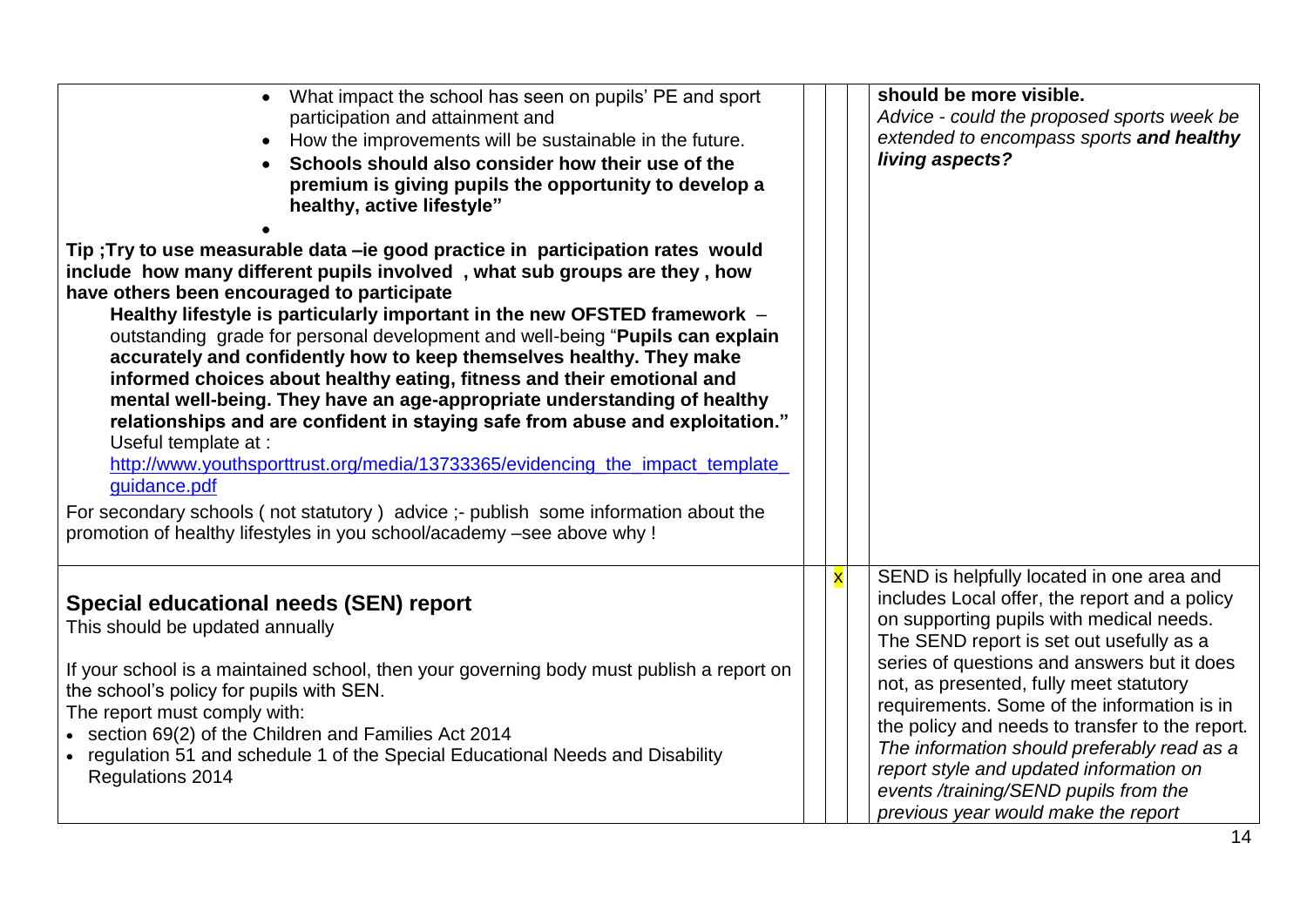| The report must include details of:                                                                                                                                                                                                                                                                                                |                         | outstanding.                                                                                                                                                                                                                                                                                                                         |
|------------------------------------------------------------------------------------------------------------------------------------------------------------------------------------------------------------------------------------------------------------------------------------------------------------------------------------|-------------------------|--------------------------------------------------------------------------------------------------------------------------------------------------------------------------------------------------------------------------------------------------------------------------------------------------------------------------------------|
| The kinds of SEN that are provided for                                                                                                                                                                                                                                                                                             |                         | No specific information provided however in<br>policy.                                                                                                                                                                                                                                                                               |
| Policies for identifying children and young people with SEN and assessing their<br>$\bullet$<br>needs, including the name and contact details of the SENCO (mainstream<br>schools)                                                                                                                                                 |                         | To identify needs liaison with preschool, if<br>appropriate and parents takes place. Also<br>CT observations of lack of progress may<br>indicate a need. If necessary a wide range of<br>diagnostic tests are undertaken including<br>dyslexia and baseline motor skills.<br>Name of contacts itemised.<br>Fuller details in policy. |
| Arrangements for consulting parents of children with SEN and involving them in<br>$\bullet$<br>their child's education                                                                                                                                                                                                             |                         | Open door policy, target reviews and advice<br>on activities to support learning at home.                                                                                                                                                                                                                                            |
| Arrangements for consulting young people with SEN and involving them in their<br>education                                                                                                                                                                                                                                         | $\overline{\mathbf{x}}$ | Other than discussing targets little<br>information is provided - this is detailed in<br>the policy.                                                                                                                                                                                                                                 |
| Arrangements for assessing and reviewing children and young people's progress<br>towards outcomes. This should include the opportunities available to work with<br>parents and young people as part of this assessment and review                                                                                                  |                         | Variety of assessments used including<br>PIVATS, SLT monitoring and 6 formal<br>assessments. Termly a focus is decided with<br>parents and targets reviewed with pupils.                                                                                                                                                             |
| Arrangements for supporting children and young people in moving between<br>$\bullet$<br>phases of education and in preparing for adulthood. As young people prepare for<br>adulthood outcomes should reflect their ambitions, which could include higher<br>education, employment, independent living and participation in society |                         | Induction programme for EYFS and<br>additional induction meetings for SEND<br>pupils. Moving up day in school and there is<br>a "MOTHS" programme to alleviate transition<br>to high school. All additional meetings with<br>staff.                                                                                                  |
| • The approach to teaching children and young people with SEN                                                                                                                                                                                                                                                                      |                         | There is a section on modifying approaches<br>but this is really adaptations to the<br>curriculum. A statement about inclusive<br>education and a brief philosophy/vision is<br>usually presented. This is detailed in the<br>opening statement of the policy and needs to<br>be in this report.                                     |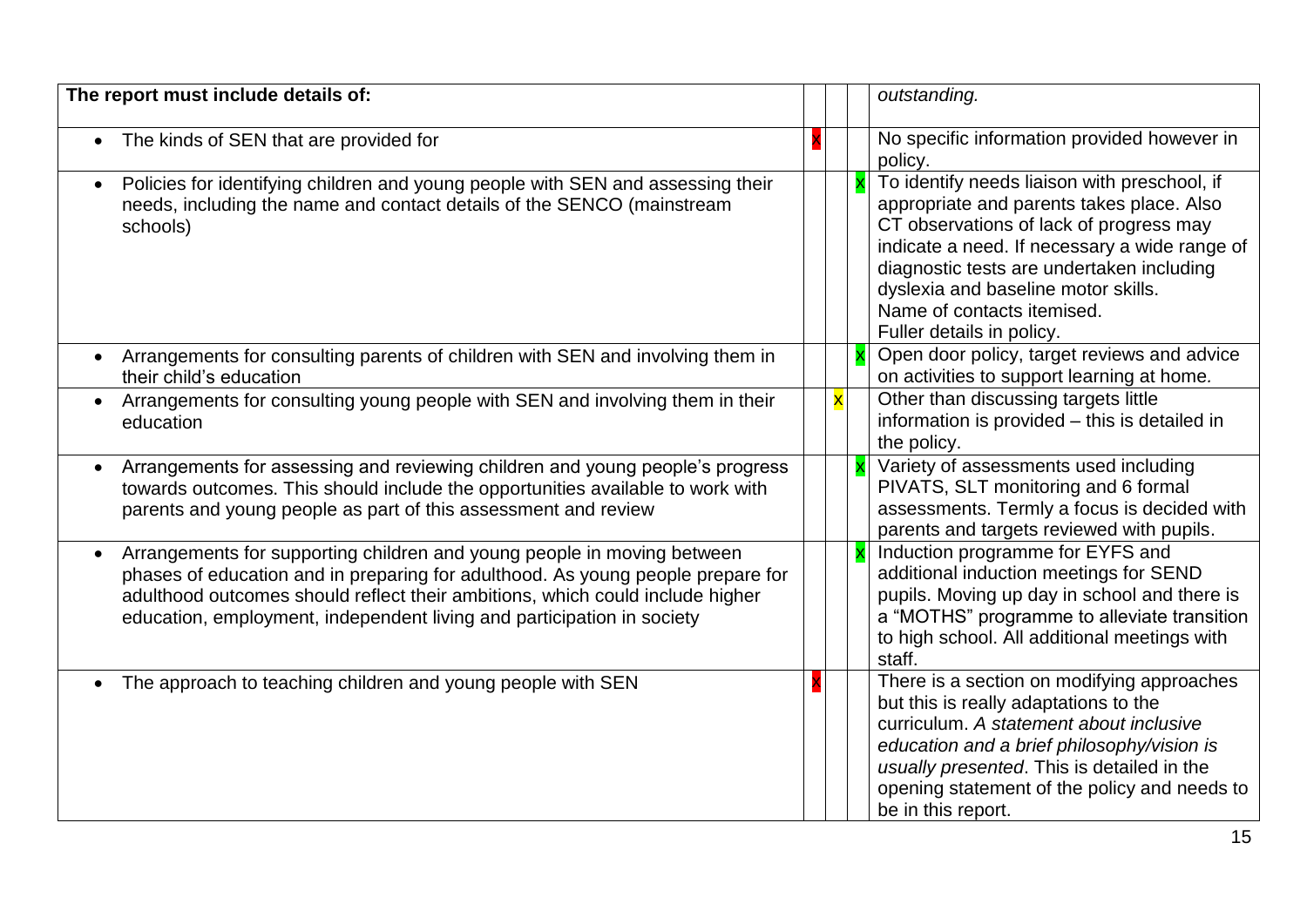| How adaptations are made to the curriculum and the learning environment of<br>children and young people with SEN                                                                                                                                | $\overline{\mathbf{x}}$ | The curriclum is differentiated to meet<br>individual need and various approaches are<br>undertaken i.e. 1:1 interventions and booster<br>classes.<br>I pads are used for some pupils and<br>specialist equipment is available from<br>occupational. There is no clear reference to<br>any environmental adaptations for learning -<br>this is itemised in policy.                                                                                                                          |
|-------------------------------------------------------------------------------------------------------------------------------------------------------------------------------------------------------------------------------------------------|-------------------------|---------------------------------------------------------------------------------------------------------------------------------------------------------------------------------------------------------------------------------------------------------------------------------------------------------------------------------------------------------------------------------------------------------------------------------------------------------------------------------------------|
| The expertise and training of staff to support children and young people with<br>SEN, including how specialist expertise will be secured                                                                                                        | $\overline{\mathbf{x}}$ | Report says all staff receive training - give<br>details what this involves.                                                                                                                                                                                                                                                                                                                                                                                                                |
| Evaluating the effectiveness of the provision made for children and young people<br>with SEN                                                                                                                                                    |                         | No specific information provided                                                                                                                                                                                                                                                                                                                                                                                                                                                            |
| How children and young people with SEN are enabled to engage in activities<br>available with children and young people in the school who do not have SEN.                                                                                       | $\overline{\mathbf{x}}$ | Extra-curricular activities are available and<br>adjustments are made. There are no details<br>how many SEND pupils attend any activities<br>or what adjustments have been undertaken.<br>Needs further clarification.                                                                                                                                                                                                                                                                      |
| The support for improving emotional and social development. This should include<br>extra pastoral support arrangements for listening to the views of children and<br>young people with SEN and measures to prevent bullying.                    | $\overline{\mathbf{x}}$ | All pupils are taught about bullying and<br>friendships. Additional support is provided by<br>ELSA groups. However it is not clear what<br>these and are they specifically for SEND<br>pupils or how many SEND pupils attend and<br>what activities are undertaken?<br>There is a well-being co-ordinator but<br>specific activities with SEND pupils are not<br>detailed. The information given is not<br>rigorous enough to ascertain whether this is<br>fully complaint in this section. |
| How the school involves other bodies, including health and social care bodies,<br>$\bullet$<br>local authority support services and voluntary sector organisations, in meeting<br>children and young people's SEN and supporting their families |                         | A CAF is used to assist families with a range<br>of agencies working with them. A variety of<br>agencies are involved including<br>physiotherapists, family wise, paediatricians,<br>and the SEND support service.                                                                                                                                                                                                                                                                          |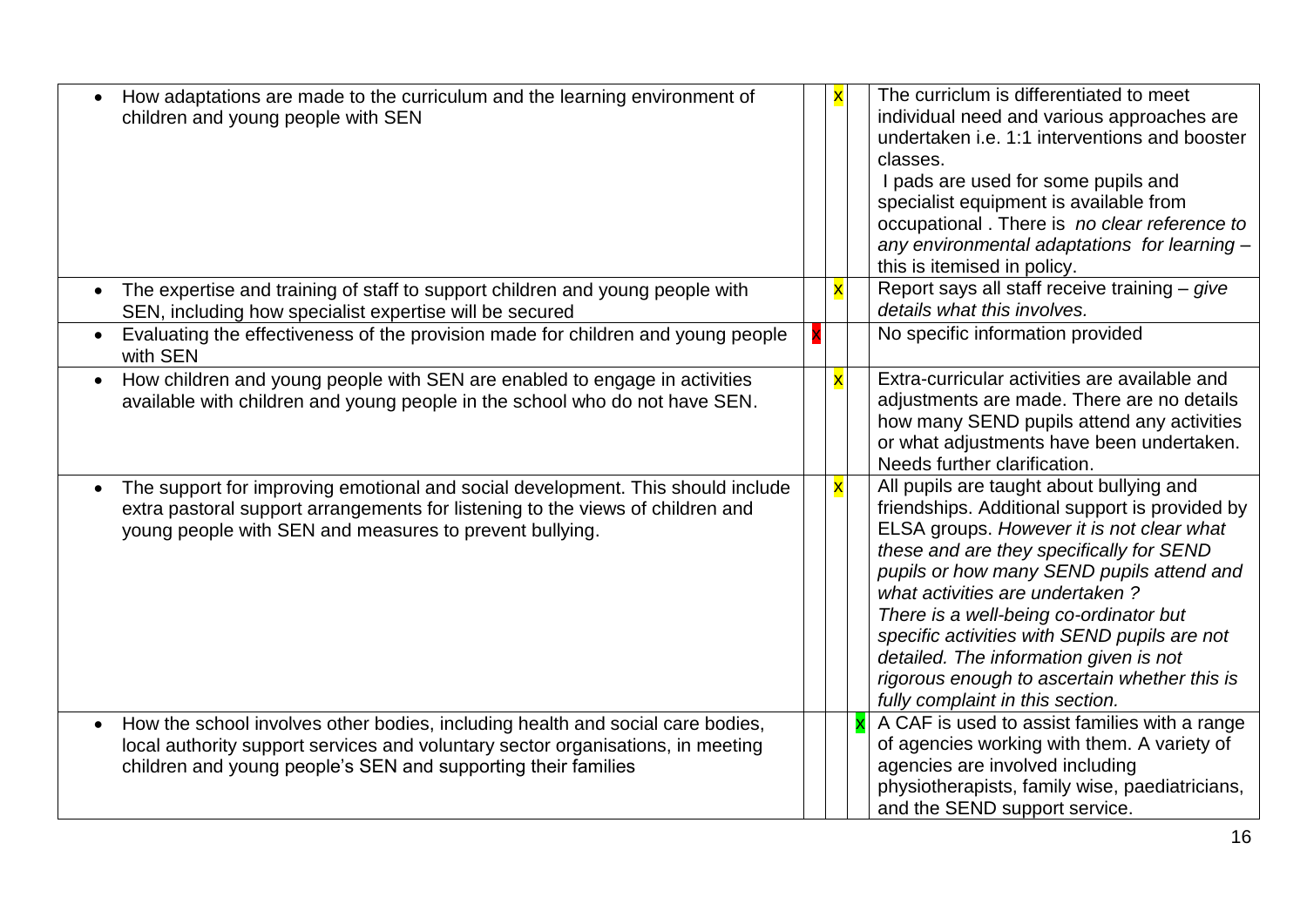| Arrangements for handling complaints from parents of children with SEN about<br>the provision made at the school                                                                                                                                                                                                                                                                                                                                                                                          |  | Reference made to the school complaints<br>policy and initial contact with CT, SENCO,<br>HT or governor.                                             |
|-----------------------------------------------------------------------------------------------------------------------------------------------------------------------------------------------------------------------------------------------------------------------------------------------------------------------------------------------------------------------------------------------------------------------------------------------------------------------------------------------------------|--|------------------------------------------------------------------------------------------------------------------------------------------------------|
| The arrangements for admission of disabled persons as pupils at the school;<br>$\bullet$                                                                                                                                                                                                                                                                                                                                                                                                                  |  | No specific information provided.                                                                                                                    |
| The steps taken to prevent disabled pupils from being treated less favourably<br>$\bullet$<br>than other pupils;                                                                                                                                                                                                                                                                                                                                                                                          |  | The playground is accessible to all pupils<br>but what else is undertaken - e.g. risk<br>assessments, extra provision?                               |
| The facilities provided to assist access to the school by disabled pupils;<br>$\bullet$                                                                                                                                                                                                                                                                                                                                                                                                                   |  | Information about access to playground,<br>disabled toilets, hoists and a changing table<br>and shower. Report says whole building is<br>accessible. |
| The plan prepared by the governing body under paragraph 3 of Schedule 10 of<br>$\bullet$<br>the Equality Act 2010 (accessibility plan)                                                                                                                                                                                                                                                                                                                                                                    |  | No plan located.                                                                                                                                     |
| <b>Charging and remissions policies</b><br>The policies must include details of:<br>• the activities or cases for which your school will charge pupils' parents<br>the circumstances where your school will make an exception on a payment you would<br>normally expect to receive under your charging policy<br>updated guidance was published in October 2014<br>https://www.gov.uk/government/uploads/system/uploads/attachment_data/file/365929<br>/charging for school activities - October 2014.pdf |  | Fully compliant – fabulous, this is very<br>unusual!                                                                                                 |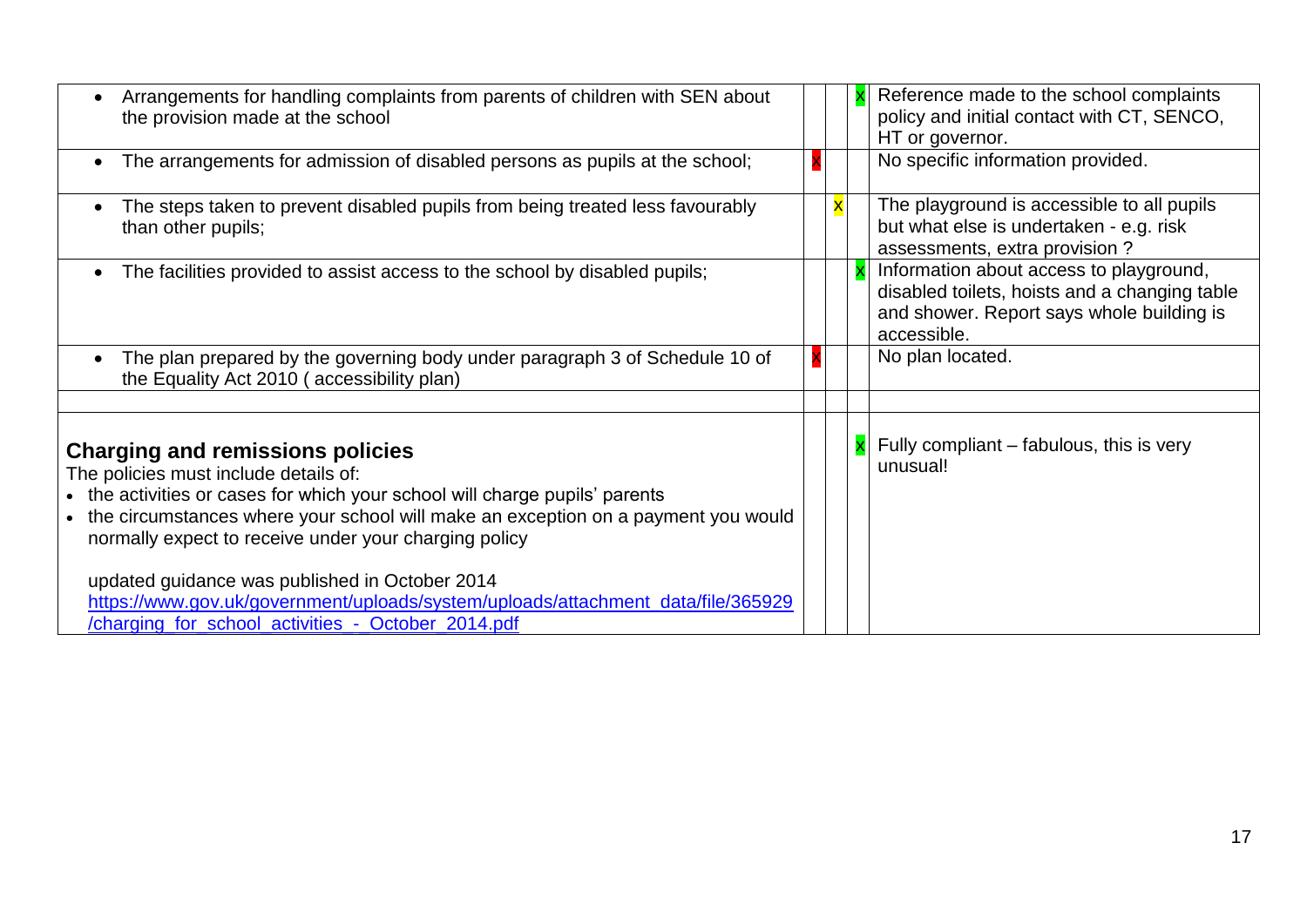|                                                |  | $x$ There is a distinct section helpfully on    |
|------------------------------------------------|--|-------------------------------------------------|
| <b>Values and ethos</b>                        |  | mission, vision and aims.                       |
| A statement of your school's ethos and values. |  | The vision (ethos?) includes that everyone at   |
|                                                |  | the school is encouraged to be responsible      |
|                                                |  | and is equipped with the skills to succeed in   |
|                                                |  | life by going the extra mile.                   |
|                                                |  | A range of aims gives further clarification on  |
|                                                |  | how this will be achieved. The welcome HT       |
|                                                |  | statement says, "we learn, enjoy and            |
|                                                |  | achieve". Are these the school values? This     |
|                                                |  | is in tiny writing below the butterfly emblem   |
|                                                |  | on the website.                                 |
|                                                |  | Information is given that broadly covers this   |
|                                                |  | area but the school is probably underselling    |
|                                                |  | itself here.                                    |
|                                                |  | Advice - Pictures and examples of how           |
|                                                |  | pupils live out the "logo" would emphasise      |
|                                                |  | these far more. Link this to church school      |
|                                                |  | information and the BV policy statement with    |
|                                                |  | a gallery of pictures or pupil statements. Also |
|                                                |  | school rules section would fit in well here.    |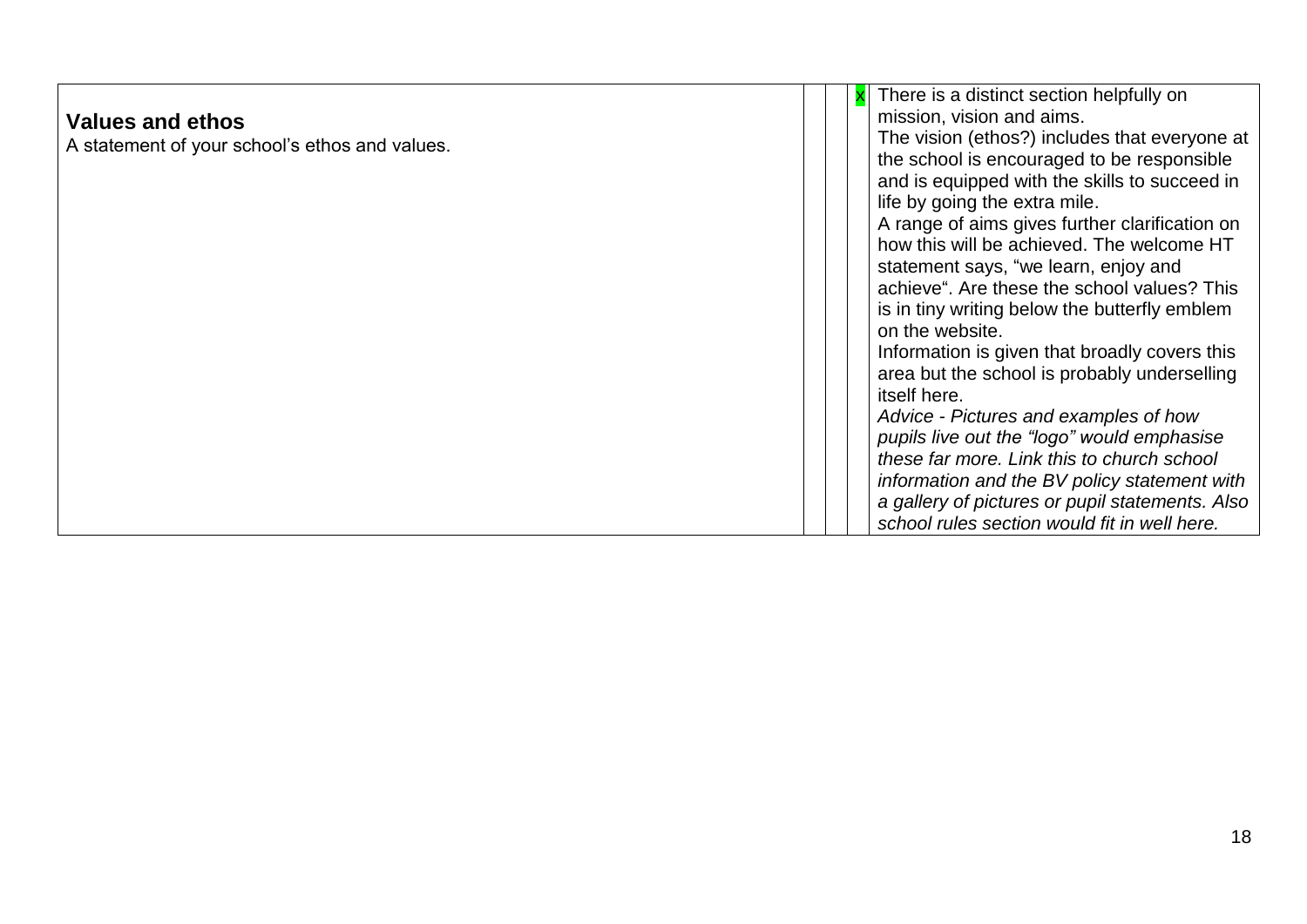*For church/ religious foundation schools the trustees would also expect a statement about the faith and links with local and national networks* For SIAMS inspection and general information include on website Religious Education Policy Worship arrangement's and Policy Links to local church /diocese/ worldwide faith/denomination community Any particular awards celebrating this aspect of the school/academies life

The mission statement identifies a Christian ethos "Preparing children today for a new tomorrow; nurturing their dreams, hopes and aspirations **within our Christian values and principles."** The vision also identifies that at the school "pupils should experience God's loving care "and that "the aims of the school wish to promote the wider church community and Christian values". The HT's welcome statement makes clear it is a Christian school; - "St. Thomas', which is a Voluntary Controlled Church of England School, is a very special place. We seek to promote the spiritual, moral, cultural, intellectual and social development of pupils based on the Christian principles of love, service and tolerance. God is at the heart of all we do." The RE curriculum section has a subject policy statement. *The community tab section would be an opportunity to provide links with local churches and the wider C of E Church. Details of latest SIAMS reports and collective worship, are often clearly signposted on church school websites. Some school "Christian" values are itemised in the BV policy but there is no obvious statement about how these are encouraged. The school should make this transparent. I suggest that you link this to the section on mission etc. and group it under a values and ethos title and to celebrate this aspect of your school life.*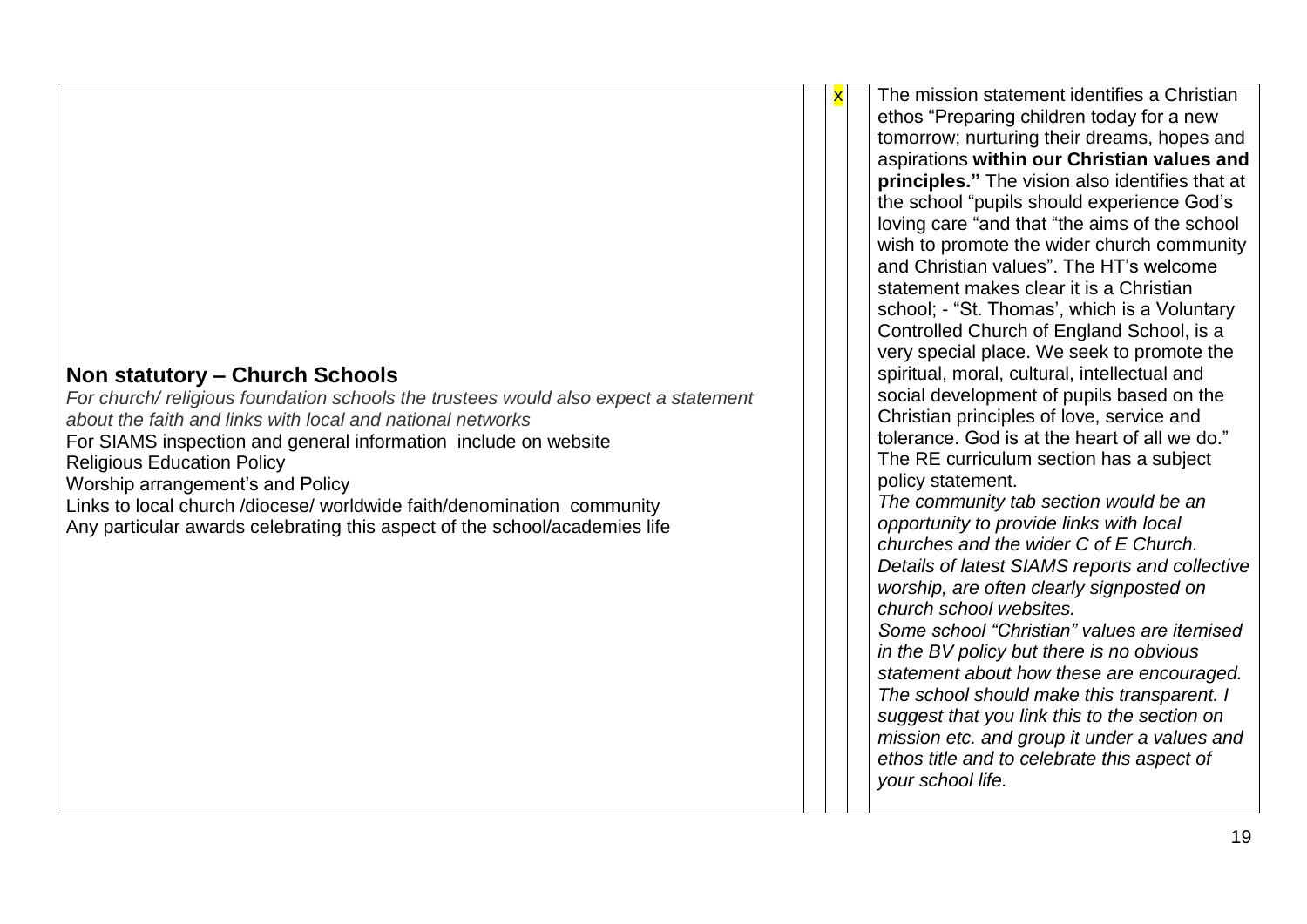| The published information that demonstrates the school's compliance with the Public<br>Sector Equality Duty, and the equality objectives that have been set.<br>These are statutory requirements, with a recommendation that they be published on<br>the school website. The equality information and objectives statement should be<br>reviewed at least every 4 years.<br>http://www.equalityhumanrights.com/publication/public-sector-equality-duty-guidance-<br>schools-england Provides guidance for schools last revised September 2014                                                                                                                                                                                                                                                                                                                                                                                                                                                                                                                                                         | $\overline{\mathbf{x}}$ | There is an equal opportunities statement,<br>which has 2 aims. There is a list of strategies<br>and actions to ensure these are upheld.<br>The policy needs to make clear if these are<br>the equality objectives.                                                                                                                                                                                                                                                                                                                                                                                                                                                                                                                                                                                                                                                                                                                                                                      |
|-------------------------------------------------------------------------------------------------------------------------------------------------------------------------------------------------------------------------------------------------------------------------------------------------------------------------------------------------------------------------------------------------------------------------------------------------------------------------------------------------------------------------------------------------------------------------------------------------------------------------------------------------------------------------------------------------------------------------------------------------------------------------------------------------------------------------------------------------------------------------------------------------------------------------------------------------------------------------------------------------------------------------------------------------------------------------------------------------------|-------------------------|------------------------------------------------------------------------------------------------------------------------------------------------------------------------------------------------------------------------------------------------------------------------------------------------------------------------------------------------------------------------------------------------------------------------------------------------------------------------------------------------------------------------------------------------------------------------------------------------------------------------------------------------------------------------------------------------------------------------------------------------------------------------------------------------------------------------------------------------------------------------------------------------------------------------------------------------------------------------------------------|
| <b>Safeguarding information</b><br>" Ofsted will consider on the website the presence and suitability of the<br>safeguarding guidance, taking into account current government<br>requirements,"<br>Safeguarding is everyone's responsibility in school and this is underlined in the<br>New Common inspection framework and key documents<br>Keeping children safe in education July 2015<br>https://www.gov.uk/government/uploads/system/uploads/attachment_data/file/447<br>595/KCSIE_July_2015.pdf<br>Protecting children from radicalisation: the prevent duty<br>https://www.gov.uk/government/uploads/system/uploads/attachment_data/file/439<br>598/prevent-duty-departmental-advice-v6.pdf<br>safeguard children<br>and Working together to<br><b>March 2015</b><br>https://www.gov.uk/government/publications/working-together-to-safeguard-<br>children-2<br>Does the safeguarding policy include;-<br>Names of the designated lead person (certificate within 2 years paragraph 40<br>KCSIE) ) Important if anybody wants to report an issue.<br>Outlines the signs and symptoms of abuse. | $\overline{\mathbf{x}}$ | There is a helpful distinct safeguarding<br>section and the documents are much better<br>than many websites. Advice; - link<br>safeguarding information to the as e-safety<br>section and to guidance for parents and<br>pupils. Also leaflet on cyber bullying could<br>be located here.<br>The safeguarding policy includes allegations<br>against staff, safer recruitment,<br>disqualification by association, guidance on<br>photography and images outlines use of<br>images but not how they will be kept or<br>on what equipment they will be taken.<br>The e-safety policy states that images must<br>be taken in a "respectful manner". Different<br>types of abuse are identified such as<br>physical, emotional, sexual and neglect.<br>Issues such as modern slavery, FGM, the<br>Prevent duty and CSE are also mentioned.<br>Clear details of contacts in safeguarding<br>policy, and DSP training listed in record and<br>policy. Very helpful additional training record |
| Explains managing disclosures.<br>The date created and when reviewed                                                                                                                                                                                                                                                                                                                                                                                                                                                                                                                                                                                                                                                                                                                                                                                                                                                                                                                                                                                                                                  |                         | in safeguarding section, which includes<br>"catch ups". When has any governor training<br>been undertaken? Who has undertaken                                                                                                                                                                                                                                                                                                                                                                                                                                                                                                                                                                                                                                                                                                                                                                                                                                                            |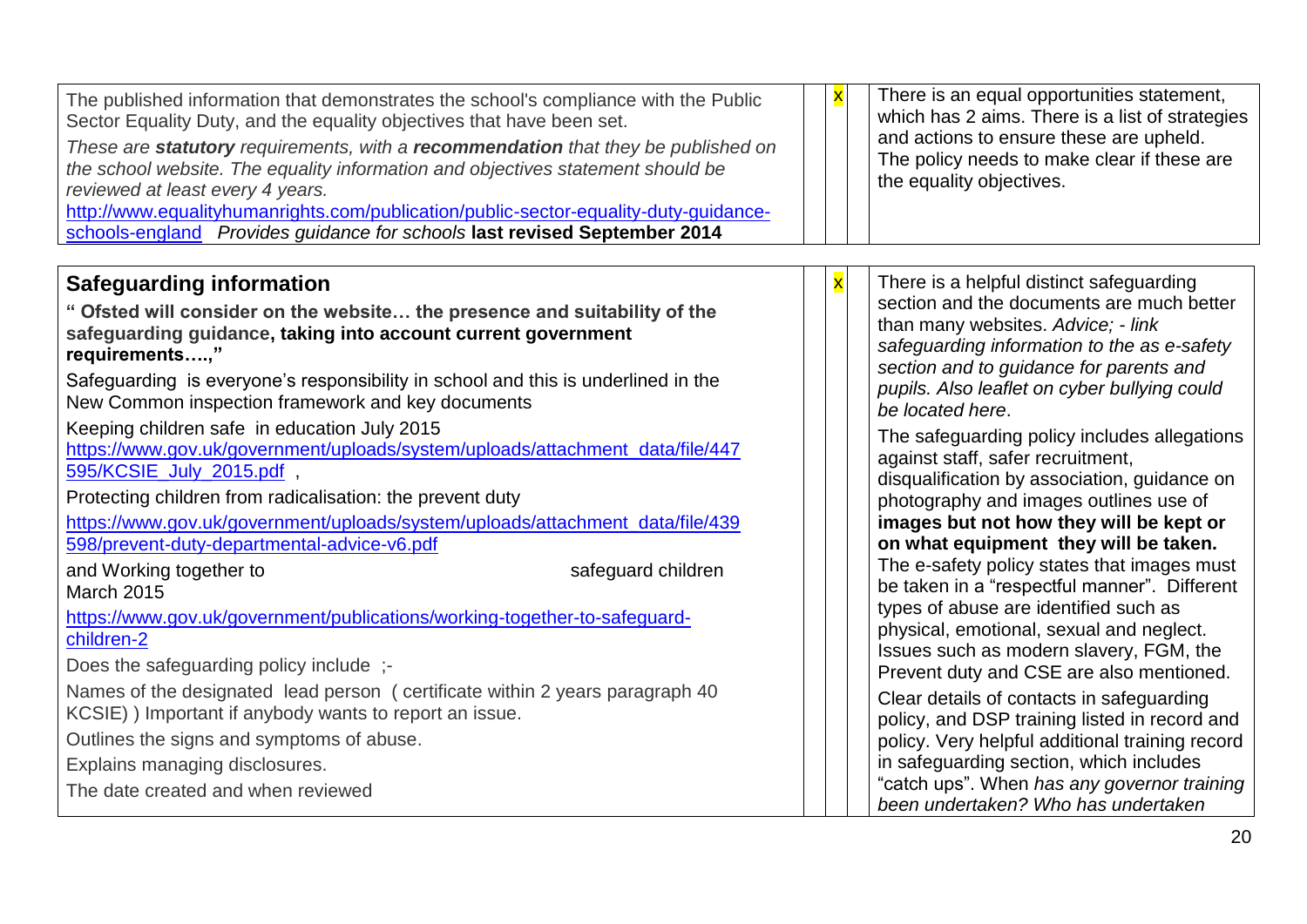| The child protection policy and procedures should be reviewed annually (see-<br>statutory policies for schools DfE at<br>https://www.gov.uk/government/uploads/system/uploads/attachment_data/file/357<br>068/statutory_schools_policies_Sept_14_FINAL.pdf).<br>How cameras and mobile phones will be used especially in EYFS.                                                                                |  | safer recruitment training? The designated<br>teacher for CIC is itemised in a separate<br>policy regarding this area.<br>Who is responsible for maintaining all<br>records such as the signed list of KCSIE<br>documents for all staff and governors? An<br>intimate care policy outlining procedures for<br>protection of staff and children further<br>supports the safeguarding agenda.                      |
|---------------------------------------------------------------------------------------------------------------------------------------------------------------------------------------------------------------------------------------------------------------------------------------------------------------------------------------------------------------------------------------------------------------|--|------------------------------------------------------------------------------------------------------------------------------------------------------------------------------------------------------------------------------------------------------------------------------------------------------------------------------------------------------------------------------------------------------------------|
| Evidence for the protection of pupils from the risk of radicalisation by promoting<br>British views and enabling them to challenge extremist views (pg 5 prevent)<br>E.g. activities, events, training, policy evidence<br>https://www.gov.uk/government/uploads/system/uploads/attachment_data/file/439<br>598/prevent-duty-departmental-advice-v6.pdf = The prevent Duty advice for<br>school pub.July 2015 |  | In the BV policy it states that the prevent<br>team will visit, discuss and work with<br>children around the topic of extremism<br>when appropriate $-$ is there an example of<br>this?<br>Staff have also had basic counter<br>terrorism training to improve awareness.<br>Prevent training is listed in the training<br>record.<br>Have governors also had training and are<br>certificates/evidence collated? |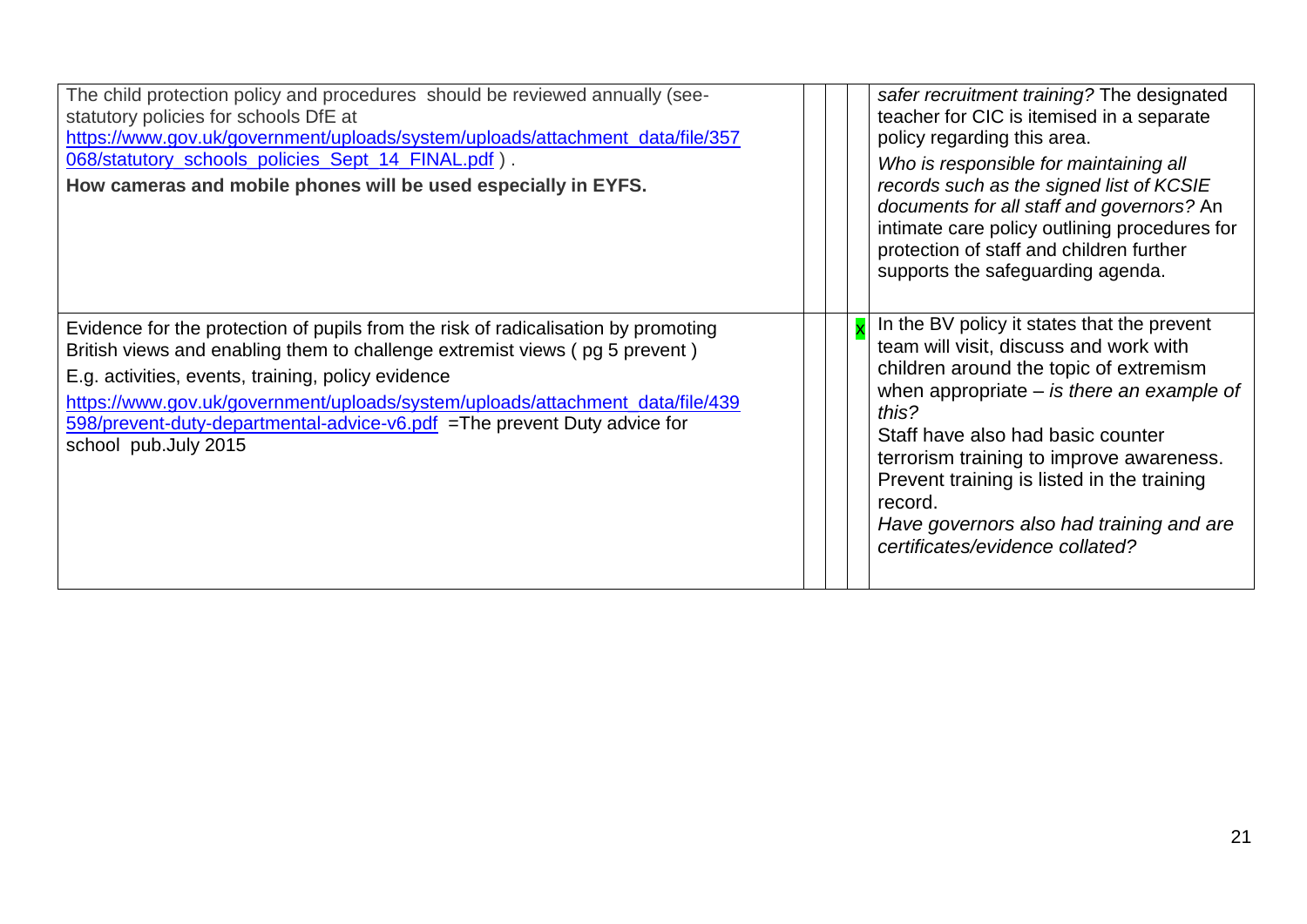Information for parents/carers and pupils on online safety and reporting procedures i.e. the CEOP button , think u know website and an INTERNET safety awareness day Schools should make visible their on line safety guidance through e.g. policies, agreements and information in the computing curriculum. [https://www.gov.uk/government/news/new-measures-to-keep-children-safe](https://www.gov.uk/government/news/new-measures-to-keep-children-safe-online-at-school-and-at-home)[online-at-school-and-at-home](https://www.gov.uk/government/news/new-measures-to-keep-children-safe-online-at-school-and-at-home) **Under the proposals published 22nd December 2015 for consultation, all schools will:** need to have appropriate filters and monitoring systems, so that no child can access harmful content via the school's IT systems and concerns can be spotted quickly • be required to ensure that they teach their pupils about safeguarding, including online Useful general advice at ;- [https://www.gov.uk/government/groups/uk-council-for-child](https://www.gov.uk/government/groups/uk-council-for-child-internet-safety-ukccis)[internet-safety-ukccis](https://www.gov.uk/government/groups/uk-council-for-child-internet-safety-ukccis) [https://www.gov.uk/government/uploads/system/uploads/attachment\\_data/file/487974/S](https://www.gov.uk/government/uploads/system/uploads/attachment_data/file/487974/Social_Media_Guidance_UKCCIS_Final_18122015.pdf) ocial Media Guidance UKCCIS Final 18122015.pdf - A good document for parents to post on your internet about social media [https://www.gov.uk/government/uploads/system/uploads/attachment\\_data/file/487973/u](https://www.gov.uk/government/uploads/system/uploads/attachment_data/file/487973/ukccis_guide-final__3_.pdf) [kccis\\_guide-final\\_\\_3\\_.pdf](https://www.gov.uk/government/uploads/system/uploads/attachment_data/file/487973/ukccis_guide-final__3_.pdf) - comprehensive advice and guidance A very comprehensive exemplary section. The year 5 PSHE curriculum examines how to stay safe on line when communicating with friends. In year 6 this is extended to gaming and social media. The computing policy recognises " the gravity " of risk and the importance of informing pupils of on line safety including potential risks, age appropriate sites and digital safety issues in chat rooms and face book forums. Staff are reminded to visit rules regularly with pupils and monitor sites. Reference to e-safety is made in the RE, PE, Art and Music subject policies. Every classroom has an e -safety display. Esafety is a persistent framework to the computing curriculum. There is webpage information detailing cyber bullying and reporting issues. DfE guidelines on cyber bullying are posted in the policies section offering helpful advice. The e-safety policy includes guidelines for internet use, managing systems, publishing content and complaints. The school audits provision to ascertain that the policy is adequate. There is an additional social media policy, snapchat quide, Xbox control information and useful website safety addresses.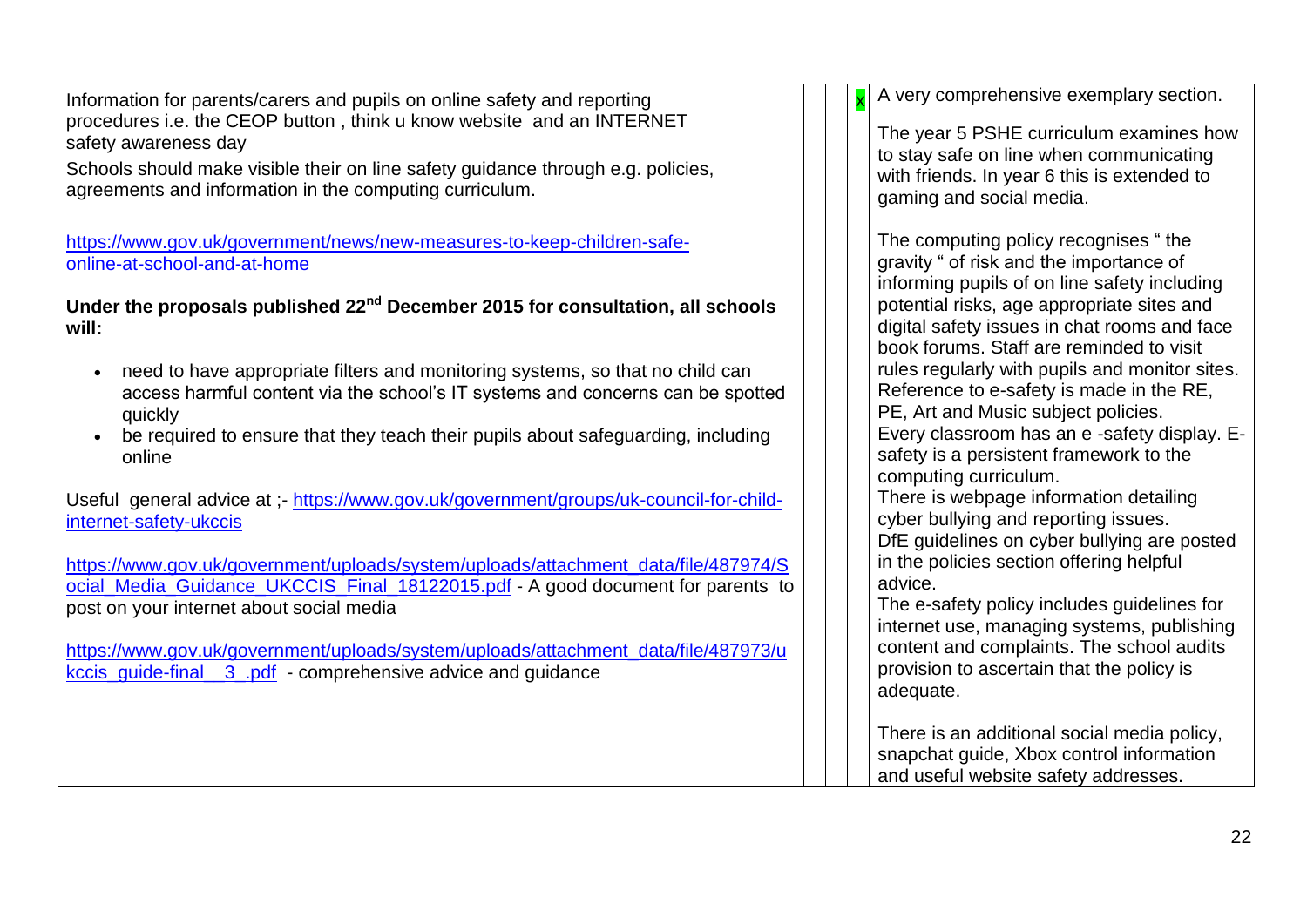| Examples of safety training for staff and pupils ie Bikeability, first aid, road safety,<br>mental health, any recent certificates or award? Are there any opportunities in the broad<br>and balanced curriculum including e.g., sex education, staying safe from drugs and<br>alcohol, or healthy lifestyles and eating?                                                                                                            | $\overline{\mathsf{x}}$ | A comprehensive variety of safety<br>measures are identifiable for pupils and<br>staff.<br>In science and PE healthy lifestyles are<br>taught. Drama and literacy use stories to<br>consider issues related to relationships<br>and health. Hygiene and Healthy eating is<br>covered in PSHE in year 1 and 2. Long-<br>term plan for PSHE itemises "Healthy me"<br>and in Year 6 evaluation of substances such<br>as alcohol and drugs and responsible use of<br>them and .also child sexual exploitation are<br>discussed.<br>In the BV policy computing lessons<br>Issues regarding e-safety are covered and<br>in, assemblies, outside organisations such<br>as Road Safety, NSPCC, and Young<br>Carers are identified areas where pupils<br>are taught about safety. |
|--------------------------------------------------------------------------------------------------------------------------------------------------------------------------------------------------------------------------------------------------------------------------------------------------------------------------------------------------------------------------------------------------------------------------------------|-------------------------|--------------------------------------------------------------------------------------------------------------------------------------------------------------------------------------------------------------------------------------------------------------------------------------------------------------------------------------------------------------------------------------------------------------------------------------------------------------------------------------------------------------------------------------------------------------------------------------------------------------------------------------------------------------------------------------------------------------------------------------------------------------------------|
| A medical needs policy<br>http://webarchive.nationalarchives.gov.uk/20130401151715/http://www.education.<br>gov.uk/publications/eOrderingDownload/PPY194.pdf a good practice guide<br>https://www.gov.uk/government/uploads/system/uploads/attachment_data/file/306<br>952/Statutory_guidance_on_supporting_pupils_at_school_with_medical_conditio<br>ns.pdf DFE document Supporting pupils at school with medical conditions (2014) |                         | $x$ This outlines expectations and that the<br>school aims to support pupils.<br>The document says "there is a need for<br>proper documentation" – more information<br>about recording of when medicines have<br>been administrated would be helpful. Where<br>are such medicines to be kept and what is<br>the security around them?                                                                                                                                                                                                                                                                                                                                                                                                                                    |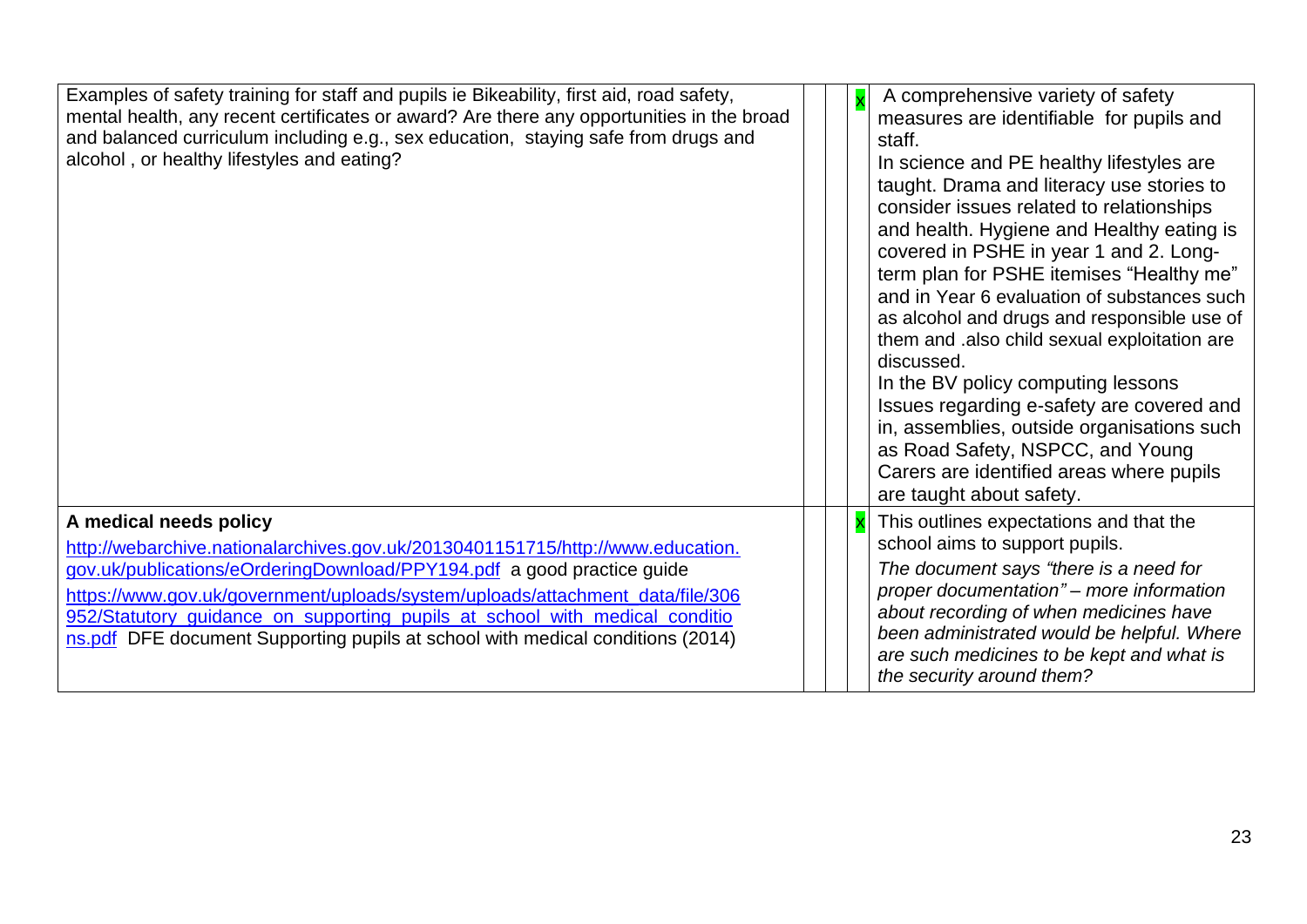## **Other worthwhile tips and information to include**

\***Ofsted.. information about the promotion of equality of opportunity and other information for parents…"**

| Details on the promotion of British values<br>Inspection Handbook paragraph 135<br>https://www.gov.uk/government/publications/school-inspection-handbook-from-<br>september-2015<br>British values of democracy, the rule of law, individual liberty and mutual respect and<br>tolerance of those with different faiths and beliefs; they develop and demonstrate<br>skills and attitudes that will allow them to participate fully in and contribute positively<br>to life in modern Britain. |                         | There is a British values policy which<br>outlines the DfE definition and government<br>advice/rational for this policy.<br>For each definition a variety of school,<br>examples are given i.e. volunteering, visits<br>from the police and celebration of significant<br>religious festivals from different faiths. An<br>additional appendix gives more examples<br>and how these also link to school values<br>The school council section when complete<br>should be added as a link here. |
|------------------------------------------------------------------------------------------------------------------------------------------------------------------------------------------------------------------------------------------------------------------------------------------------------------------------------------------------------------------------------------------------------------------------------------------------------------------------------------------------|-------------------------|-----------------------------------------------------------------------------------------------------------------------------------------------------------------------------------------------------------------------------------------------------------------------------------------------------------------------------------------------------------------------------------------------------------------------------------------------------------------------------------------------|
| Headteacher's name with first name or initial (Mrs J Smith or Mr Richard Jones)                                                                                                                                                                                                                                                                                                                                                                                                                |                         | In who's who section.                                                                                                                                                                                                                                                                                                                                                                                                                                                                         |
| Names of staff, including teachers, teaching assistants, midday supervisors, caretaker,<br>with responsibilities (Head of Y6, SENCO, Science Coordinator)                                                                                                                                                                                                                                                                                                                                      | $\mathsf{x}$            | Most staff in who's who but some support<br>staff, i.e. caretakers and midday assistants<br>missing?                                                                                                                                                                                                                                                                                                                                                                                          |
| Google maps link. Directions, especially if parking or access are complicated.                                                                                                                                                                                                                                                                                                                                                                                                                 |                         | Map on contact page.                                                                                                                                                                                                                                                                                                                                                                                                                                                                          |
| Information about disabled access                                                                                                                                                                                                                                                                                                                                                                                                                                                              | $\overline{\mathbf{x}}$ | The SEND policy says that the site is fully<br>accessible his could be better signposted.                                                                                                                                                                                                                                                                                                                                                                                                     |
| Events calendar (eg sporting fixtures, concerts, Book Day, non-uniform day)                                                                                                                                                                                                                                                                                                                                                                                                                    |                         | There is a calendar not yet uploaded.                                                                                                                                                                                                                                                                                                                                                                                                                                                         |
| Term dates                                                                                                                                                                                                                                                                                                                                                                                                                                                                                     |                         | on opening home page – until 2017                                                                                                                                                                                                                                                                                                                                                                                                                                                             |
| Times of school day, lessons, and assemblies                                                                                                                                                                                                                                                                                                                                                                                                                                                   |                         | Not located                                                                                                                                                                                                                                                                                                                                                                                                                                                                                   |
| After school clubs, and extra-curricular activities                                                                                                                                                                                                                                                                                                                                                                                                                                            |                         | There is a tab to various clubs and activities.                                                                                                                                                                                                                                                                                                                                                                                                                                               |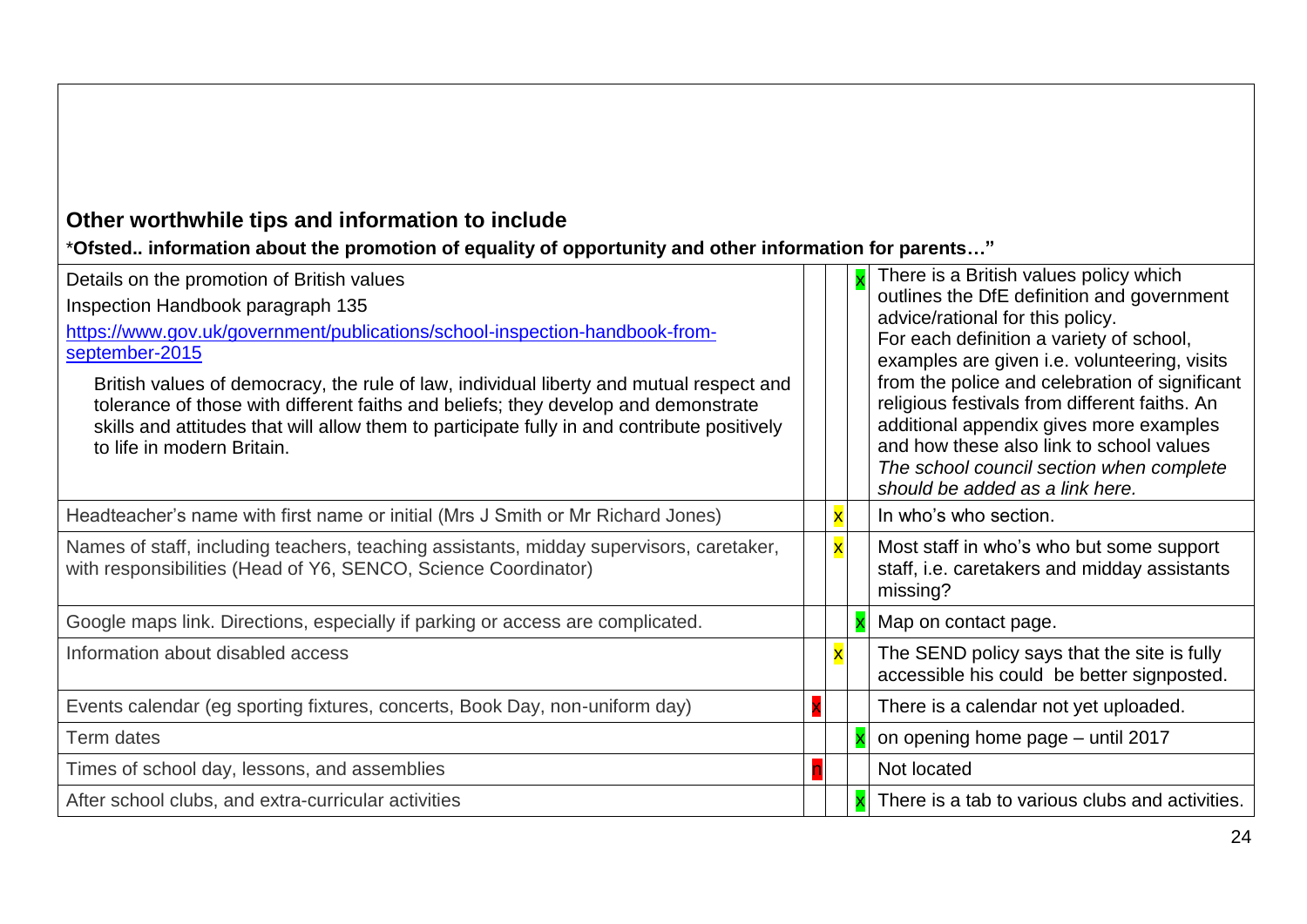| Complaints policy<br>https://www.gov.uk/government/uploads/system/uploads/attachment_data/file/489056/B<br>est_Practice_Advice_for_School_Complaints_2016.pdf                                                          |                         | Clear staged policy with form attached.                                                                        |
|------------------------------------------------------------------------------------------------------------------------------------------------------------------------------------------------------------------------|-------------------------|----------------------------------------------------------------------------------------------------------------|
| A link to your VLE, with instructions on how to get a parent's password                                                                                                                                                |                         | Not located.                                                                                                   |
| Newsletter and copies of letters to parents                                                                                                                                                                            |                         | A variety of regular newsletter giving a<br>range of helpful information, latest $8th$<br>January.             |
| <b>Link to Parent View</b>                                                                                                                                                                                             |                         | Not located                                                                                                    |
| Your twitter feed, if you have one.                                                                                                                                                                                    |                         | @stthomascofe details on contact page.                                                                         |
| Uniform list, with contact details for local suppliers (& downloadable order form)                                                                                                                                     |                         | Not located                                                                                                    |
| Downloadable permission slips for school trips (not legally necessary)                                                                                                                                                 |                         |                                                                                                                |
| A homework timetable, with handing-in dates. Spellings list.                                                                                                                                                           | $\overline{\mathbf{x}}$ | In maths area Split boxes - My maths -<br>Games - Maths Dictionary are listed.<br>No other information located |
| Information about the PTA or Parents Forum                                                                                                                                                                             |                         | Not located                                                                                                    |
| Gallery of children's work                                                                                                                                                                                             |                         | Gallery of 5 photos but there are other<br>photos on the site. I expect this is being<br>developed.            |
| Links to Local Authority Schools website and Gov. UK education pages                                                                                                                                                   |                         | Not located.                                                                                                   |
| Snow and bad weather policy, with a link to the local radio station Snow Line                                                                                                                                          |                         | Not located.                                                                                                   |
| School policies: Additional policies include freedom of information and an attendance policy. NB sometimes policy link goes directly to sports<br>and pupil premium information and other times correctly to policies. |                         |                                                                                                                |
| There is other helpful information for parents including about school dinners, training school, singing school, speaker of the week (great<br>videos!)                                                                 |                         |                                                                                                                |

Some areas have yet to be completed e.g class pages, latest news and school farm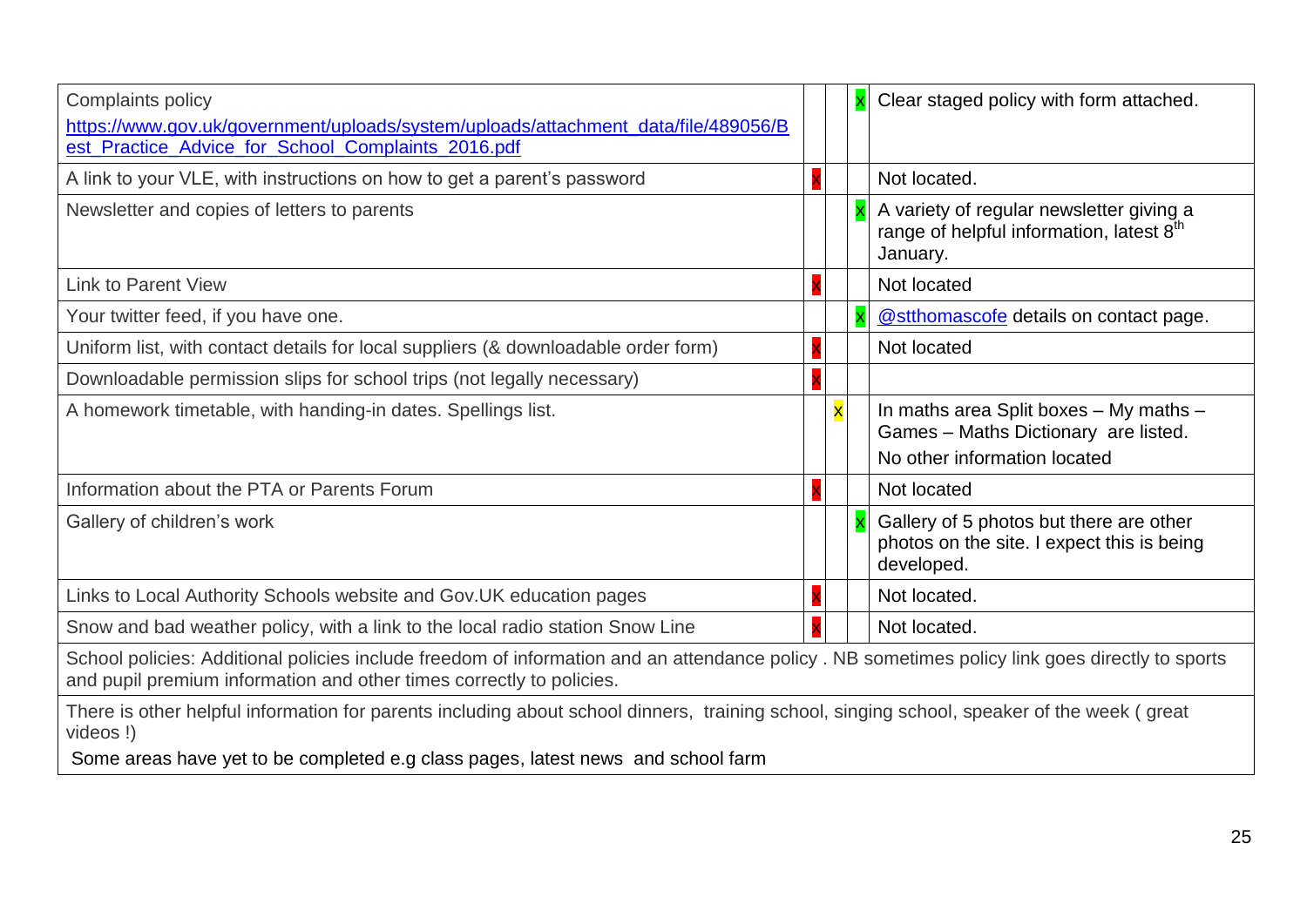| Other ideas to consider                                                                                                                                                                                                                                                                                                                                                                      |                    | optional ideas indication only given if you have<br>them on your website |  |  |
|----------------------------------------------------------------------------------------------------------------------------------------------------------------------------------------------------------------------------------------------------------------------------------------------------------------------------------------------------------------------------------------------|--------------------|--------------------------------------------------------------------------|--|--|
| A feedback page, explaining how parents' questions and suggestions have been acted<br>on ("You told us there was a problem with parking near the school on parents' evenings,<br>so we have ") (See http://www.ballgreen.stoke.sch.uk/parents                                                                                                                                                |                    |                                                                          |  |  |
| General guidance on showing children's photographs is that where these are<br>used, names of children should not be given, and vice versa. See examples policy<br>on using images<br>https://www.google.co.uk/search?q=guidlines+on+the+use+of+images+on+school<br>+websites&ie=utf-8&oe=utf-8&gws_rd=cr&ei=bS4FVpfGLYvTUeLMpcAH_(and an<br>example Policy on Use of digital & video images. | $\pmb{\mathsf{X}}$ | Information in e-safety section on this.                                 |  |  |
| A translate button https://translate.google.com/manager/website/, or key pages in<br>languages that your parents use. http://www.primaryresources.co.uk/letters/                                                                                                                                                                                                                             |                    |                                                                          |  |  |
| FAQ page and / or Ask Us page                                                                                                                                                                                                                                                                                                                                                                |                    |                                                                          |  |  |
| News feeds                                                                                                                                                                                                                                                                                                                                                                                   |                    |                                                                          |  |  |
| Short videos on how to help your child with their reading, or showing how you teach<br>multiplication)                                                                                                                                                                                                                                                                                       |                    |                                                                          |  |  |
| Icons for awards that the school has gained. eg Arts Mark, Investors in People                                                                                                                                                                                                                                                                                                               |                    |                                                                          |  |  |
| Links to websites, such as CBeebies, TES Resources & local community sites                                                                                                                                                                                                                                                                                                                   |                    |                                                                          |  |  |
| Discussion page – eg memories of the school opening) and links to social networking<br>sites                                                                                                                                                                                                                                                                                                 |                    |                                                                          |  |  |
| Links to the feeder schools websites, and advice from ex-pupils about transition                                                                                                                                                                                                                                                                                                             |                    |                                                                          |  |  |
| A jargon buster glossary and list of acronyms<br>http://www.clerktogovernors.co.uk/acronyms-and-abbreviations/                                                                                                                                                                                                                                                                               |                    |                                                                          |  |  |
| What about a secure section designed for Ofsted, containing directions to the school,<br>the SEF, SDP, school policies, governors' contact details etc.? Give login details to the<br>lead inspector when you get the phone call (or the knock)                                                                                                                                              |                    |                                                                          |  |  |